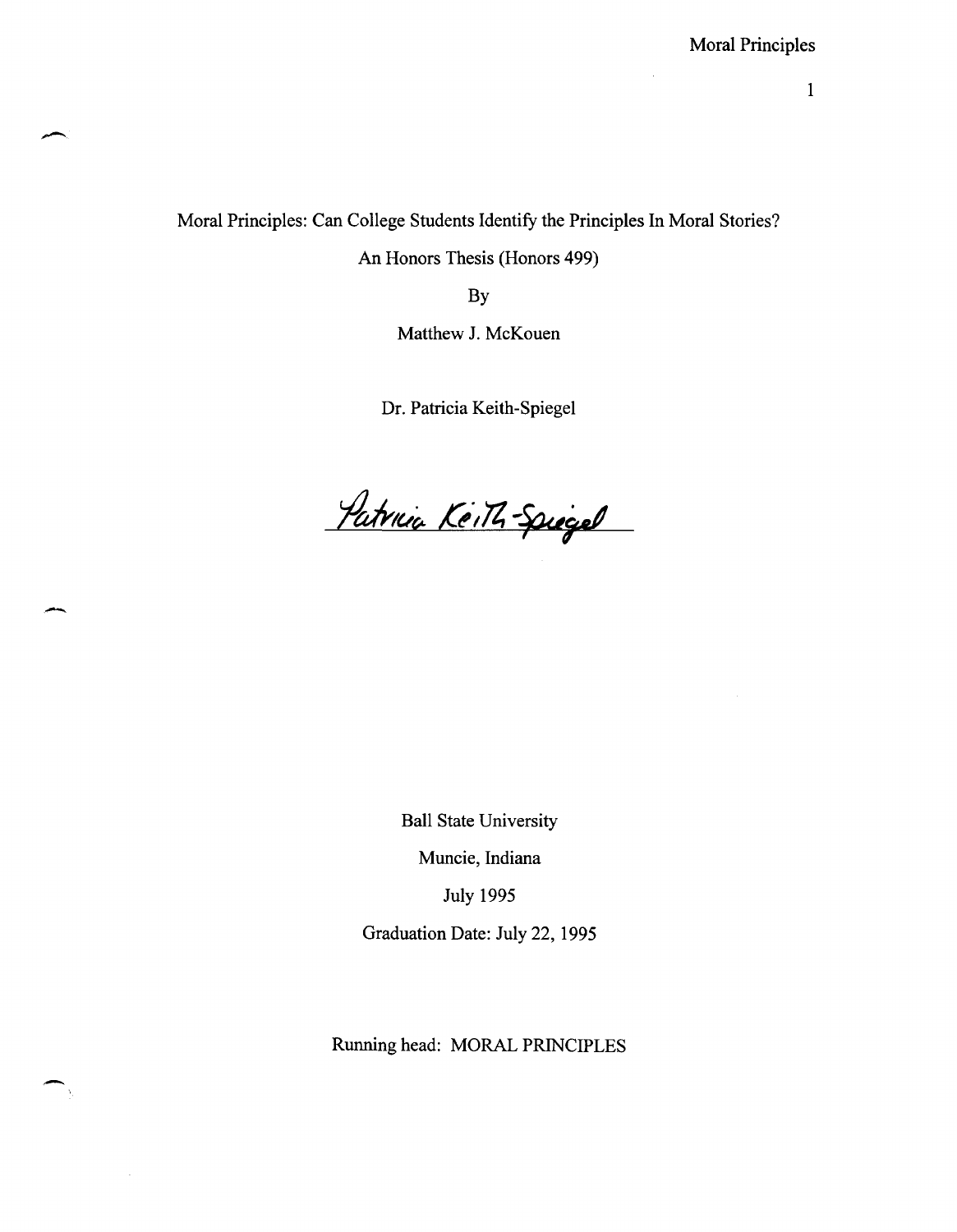$50^\circ$ r y gsi 1995  $.11353$ 

 $\overline{\phantom{a}}$ 

## 2

#### Abstract

College students read four Aesop stories and were asked to identify the moral principle in the story. Stories were manipulated for difficulty and familiarity. Information available to students was manipulated by including or not including a list containing definitions of moral principles. Overall, it was found that almost half of the students could successfully identify the moral principles in the four stories. Results indicated that story familiarity helps students identify the moral principle. The list containing definitions of moral principles helped students identify the moral principle for all stories except easy familiar stories. The list of definitions did not help students identify the moral principle in the easy familiar condition. A significant interaction between story difficulty and story familiarity indicated that easy, familiar stories were considered easiest and that difficult, unfamiliar stories were considered most difficult. These and additional results are interpreted to suggest a failing in moral education today and the need for reform in moral education.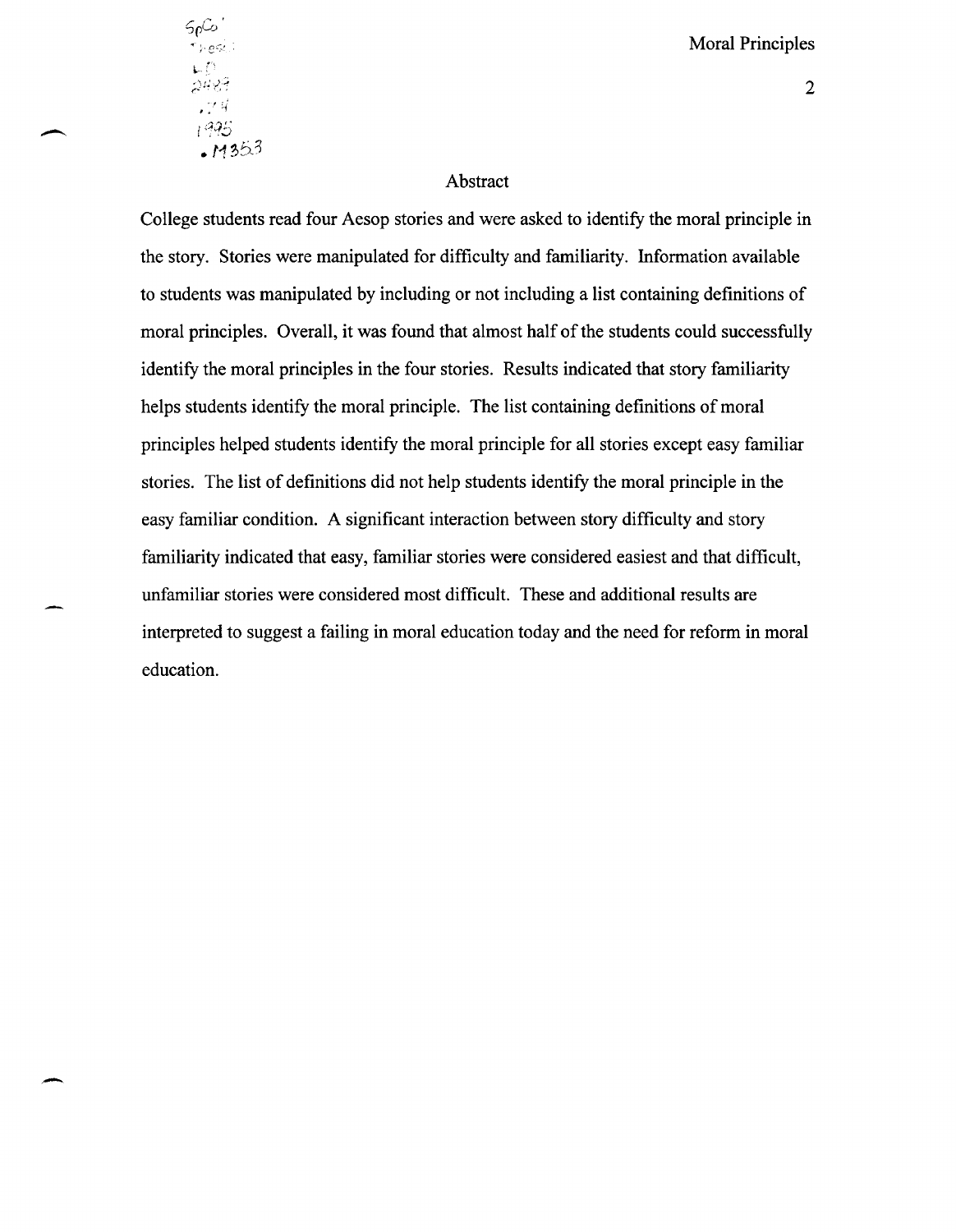Moral Principles: Can College Students Identify the Principles in Moral Stories?

Academic dishonesty is rampant on college campuses across America. Many surveys have demonstrated that over half of American college students participate in some form of academic dishonesty (e.g., Kibler 1992; White 1993). A lack of moral development in today's students is often believed to be the most significant cause. According to William L. Kibler, "much of the research being done on why students cheat has concluded that cheating is a problem of moral development -- that many students have poorly developed value systems" (1992, p.B1). What is causing this lack of moral development? Some researchers who have investigated the problem believe that parents are not effectively teaching their children about morality (Lickona, 1991). Others have demonstrated that American society does not place enough value on morality (e.g., Kibler 1992; Nuss 1988; Haidt, Koller, & Dias 1993). The literature also indicates that the amount of moral education received in schools has decreased (e.g., Lickona 1991; Kibler 1992). Many scholars and citizens are proposing that the schools must respond to the lack of student moral development if there is to be a reduction in the occurrence of academic dishonesty, which will benefit those striving to provide students with a quality education (e.g., Lickona 1991; Kibler 1992).

Moral education must be reformed. Moral development may be improved simply by teaching students about moral principles. If students are able to comprehend moral principles they may have the necessary concepts to proceed with moral development. Applying moral principles is inherent in resolving moral problems (Little 1980). Moral dilemmas require comprehension of many moral principles (Little 1980). Although the acquisition of moral principles does not require formal education, such education enhances knowledge of moral principles. Students may not be knowledgeable about moral principles. Training students to apply moral principles improves decision making in situations that are similar in thematic content (Lockhart 1992), such as moral content.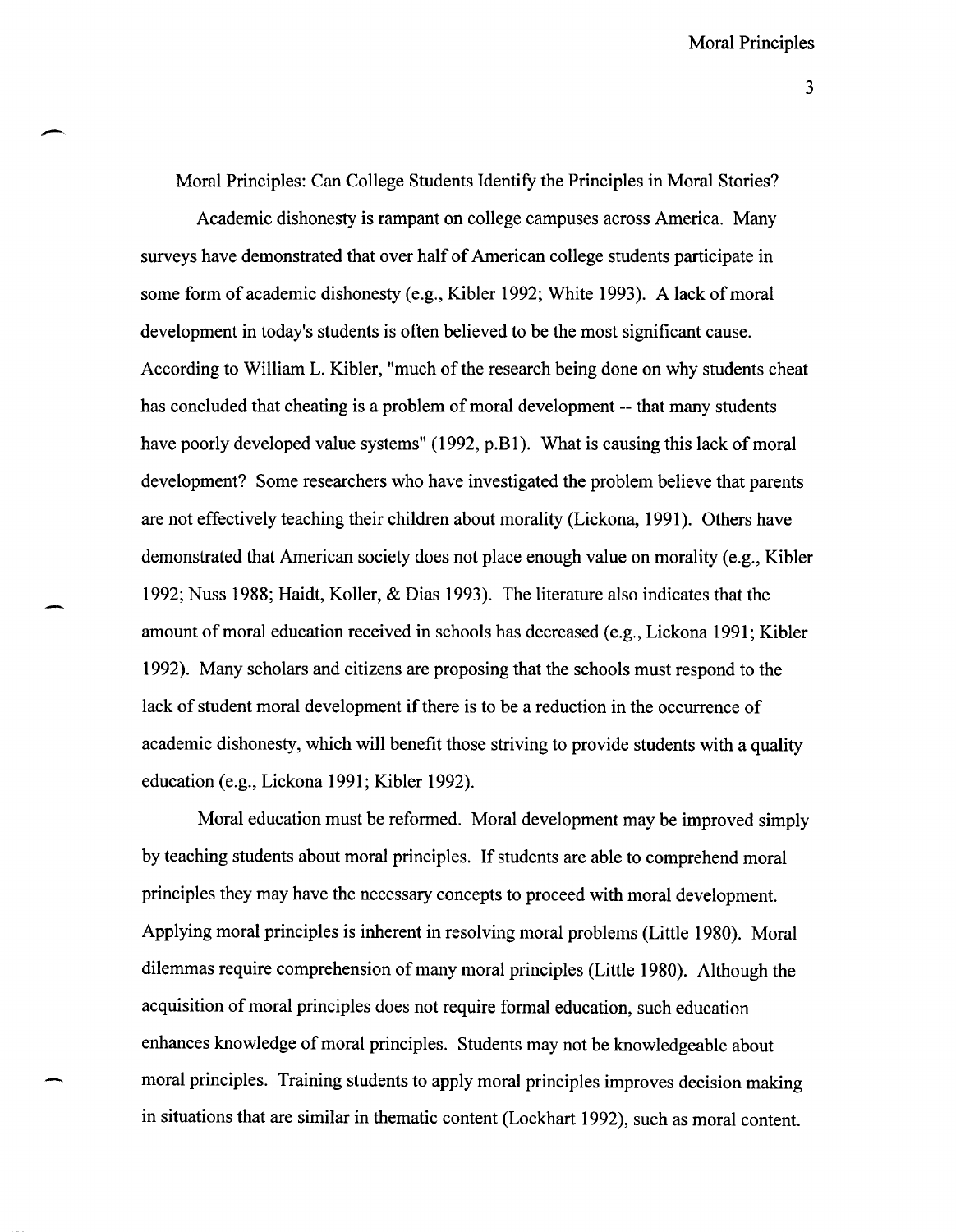Understanding moral principles provides a conceptual base that might enhance moral development. Knowledge provided by this base should prevent the use of inferences or guesses to fill in gaps in one's knowledge of moral principles (Leahey & Harris 1989). Inferences can be incorrect and lead to misinterpretation. Poor decisions are often based on misinterpretation. For example, a moral story could be misinterpreted because "written text does not in itself carry meaning; rather, it provides directions for. ... readers on how to use their own stored knowledge to retrieve and construct the meaning" (Leahey & Harris 1989, p.201). Knowledge of moral principles provides information that reduces the probability of misinterpretation. Education can provide this knowledge.

-

Most studies on the success of moral education have been done using young children. Disagreement exists over whether children can make significant advances in the comprehension of moral concepts (Jensen & Murray 1978). Some theorists, like Jean Piaget and Lawrence Kohlberg, believe that moral comprehension occurs in slow moving stages based on natural cognitive maturation. These theorists believe that direct educational programs will not significantly accelerate moral development because one's level of cognitive maturation may impede moral education (Jensen & Murray 1978). Other researchers, like Jensen and Larm (1970) and Schleifer and Douglas (1973), have discovered that significant results demonstrating improved moral comprehension can be quickly obtained (Jensen & Murray 1978). Even using preschool children, who according to Piaget are not cognitively mature enough to make significant gains quickly, researchers have demonstrated that moral education increases one's level of moral comprehension (Jensen & Murray 1978).

What about moral education for college students? According to Piaget, the final stage and highest level of cognitive development is formal operational thinking. Not everyone reaches this stage (Schickedanz, Schickedanz, Hansen, & Forsyth 1993). By the time one reaches college, however, exposure to moral reasoning and social interactions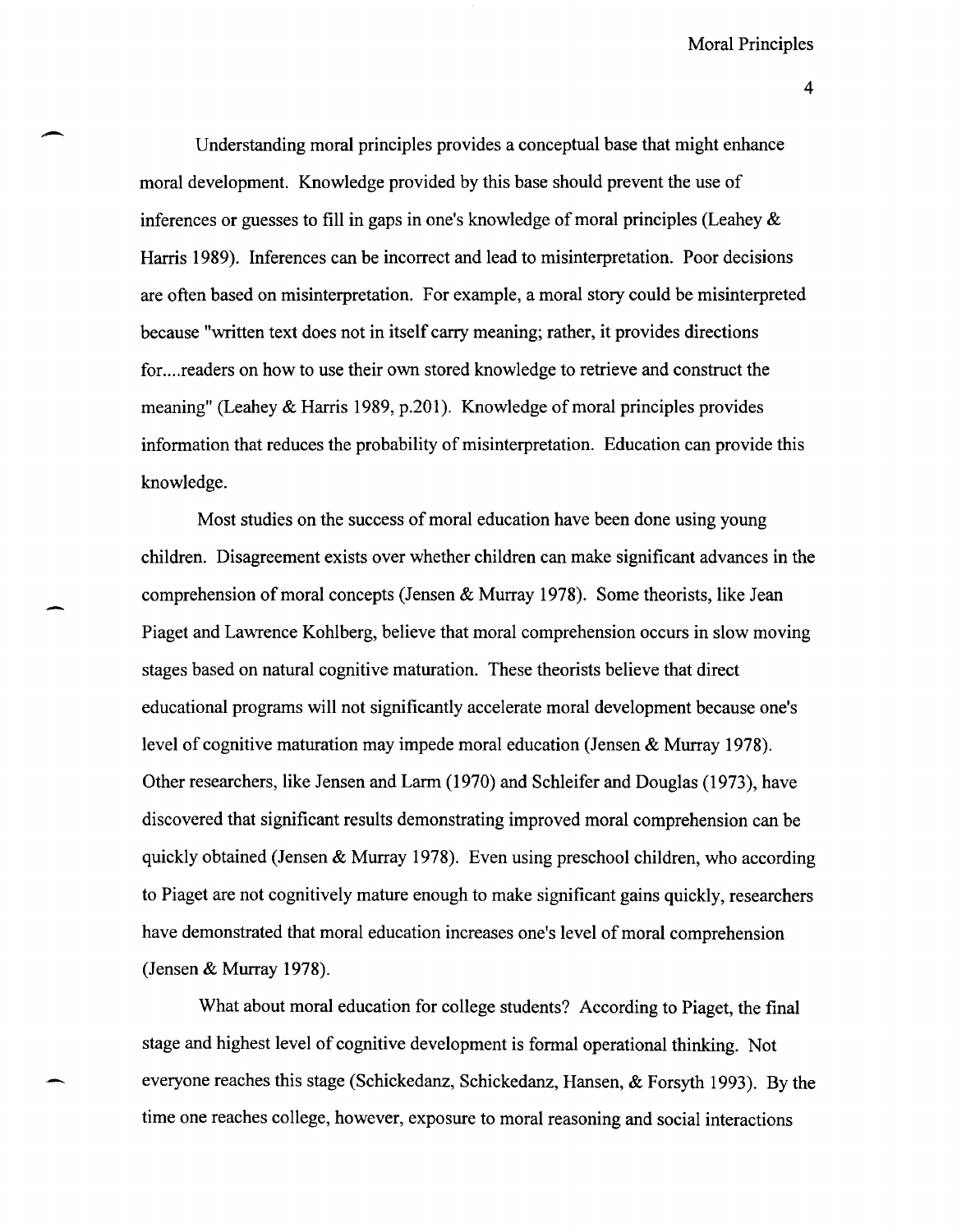5

are most likely to prevent advancement in moral comprehension, rather than cognitive development (Schickedanz, Schickedanz, Hansen, & Forsyth 1993). Thus, it appears that moral education should increase levels of moral comprehension in college students.

Moral education should utilize students' cognitive and affective abilities. When confronting a moral dilemma, students need knowledge of moral principles, but also need to incorporate empathy. Moral dilemmas have cognitive and affective dimensions (Tappan & Brown 1989). Empathy is associated with behavior consistent with moral principles; "Morality and empathy are paired because moral principles inherently involve fairness, caring for others, and concern for the general welfare" (Schickedanz, Schickedanz, Hansen, & Forsyth 1993). This sentiment is key to moral behavior (Haidt, Koller, & Dias 1993). Theorists provide rationale that moral motivation and behavior can be attributed to comprehension of moral principles (Asendorpf & Nunner-Winkler 1992). Other theorists demonstrate that moral motivation and behavior is attributed to recognizing appropriate emotions (Asendorpf & Nunner-Winkler 1992). Clearly, moral education should better student comprehension of moral principles and empathy.

When educating about moral principles and empathy, what methods should we use? Many people are asking for the revival of moral stories. The importance of moral education is receiving increased support from public and political realms due to dissatisfaction with current educational practices (Tappan & Brown 1989). Those supporting the use of moral stories believe that moral stories communicate both moral principles and empathy. Learning about moral principles does not provide a vehicle for learning about empathy. Incorporating moral stories into moral education curricula provides a mechanism for teaching both moral principles and empathy. According to M. B. Tappan and L. M. Brown, "this new found (that is, newly rediscovered) interest in narrative, especially on the part of social scientists, suggests a growing recognition that narrative provides a very powerful means for understanding human experience" (1989,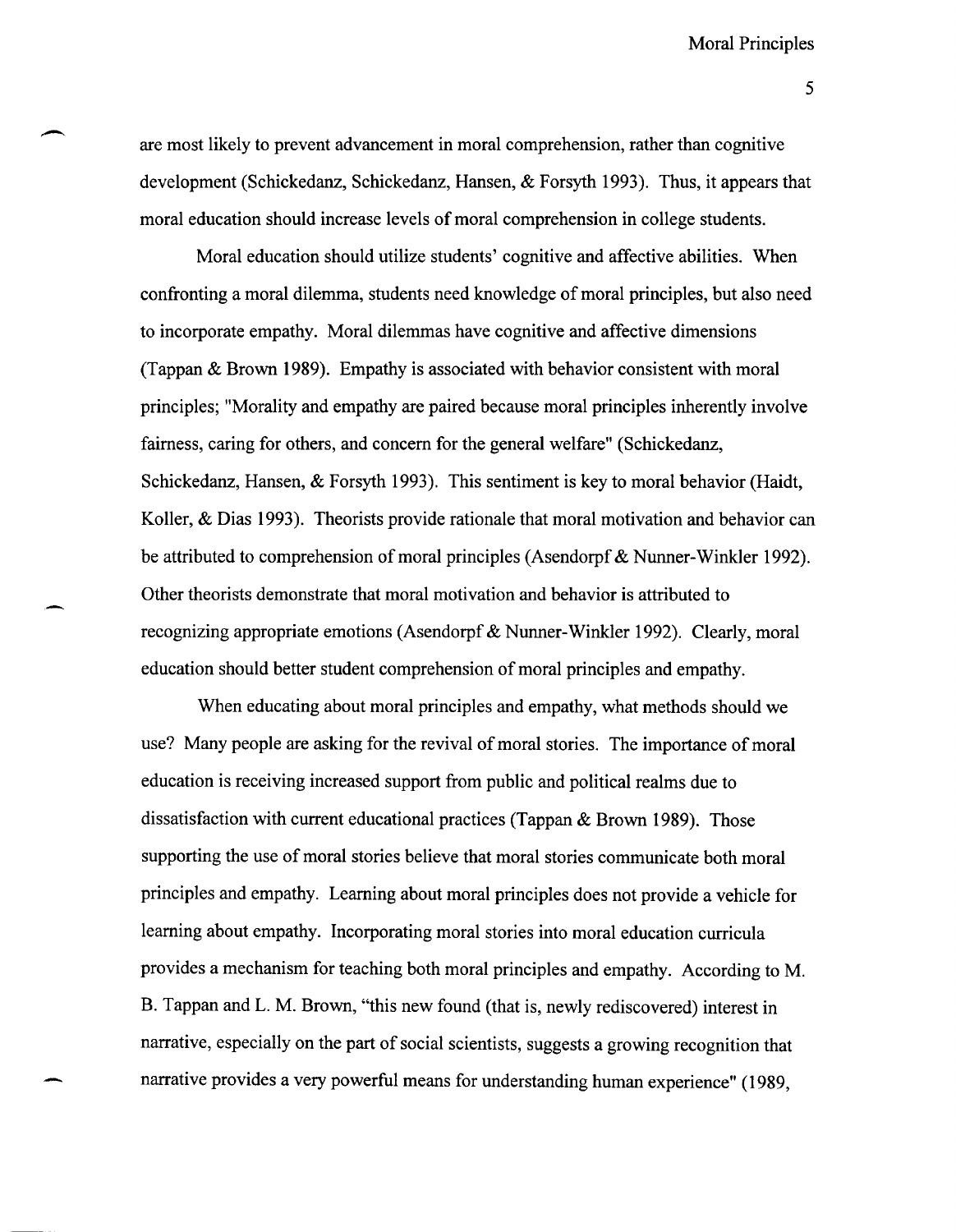p.185). Understanding human experience allows the reader of a moral story to feel empathy.

-

.-

In the form of a story, narrative also serves to communicate ethics and moral principles (Johnson & Goldman 1987). Religious education often includes stories in their curricula to teach children about moral rules (Johnson & Goldman 1987). Though not originally intended for children, Aesop wrote fables for the purpose of communicating moral rules (Tappan  $& Brown$  1989). Many of these curricula require children to apply the moral rules found in the stories to their own lives and other stories (Johnson & Goldman 1987). A study by D. F. Johnson and S. R. Goldman (1987) demonstrated that children are capable of identifying rules of moral conduct in stories, indicating their usefulness in moral education curricula.

Research to investigate children's comprehension and application of moral principles raises important questions about other age groups. Do most college students understand moral principles? If not, why? Can college students be taught how to apply moral principles? To provide empirical evidence that college students understand and can be taught how to apply moral principles, a manipulation providing some students with a list containing definitions of moral principles is used. It is hypothesized that students given the list of definitions will be more successful in identifying the moral principles in the stories than students without the list. It is believed that this manipulation will demonstrate the ability to teach the application of moral principles to college students.

Would moral stories be beneficial in a curricula designed to teach college students about moral principles? This study hypothesizes that most college students do understand moral principles and that they comprehend them well enough to be able to identify the moral principle in a moral story. Moral stories were used to examine college students ability to comprehend and correctly identify moral principles.

6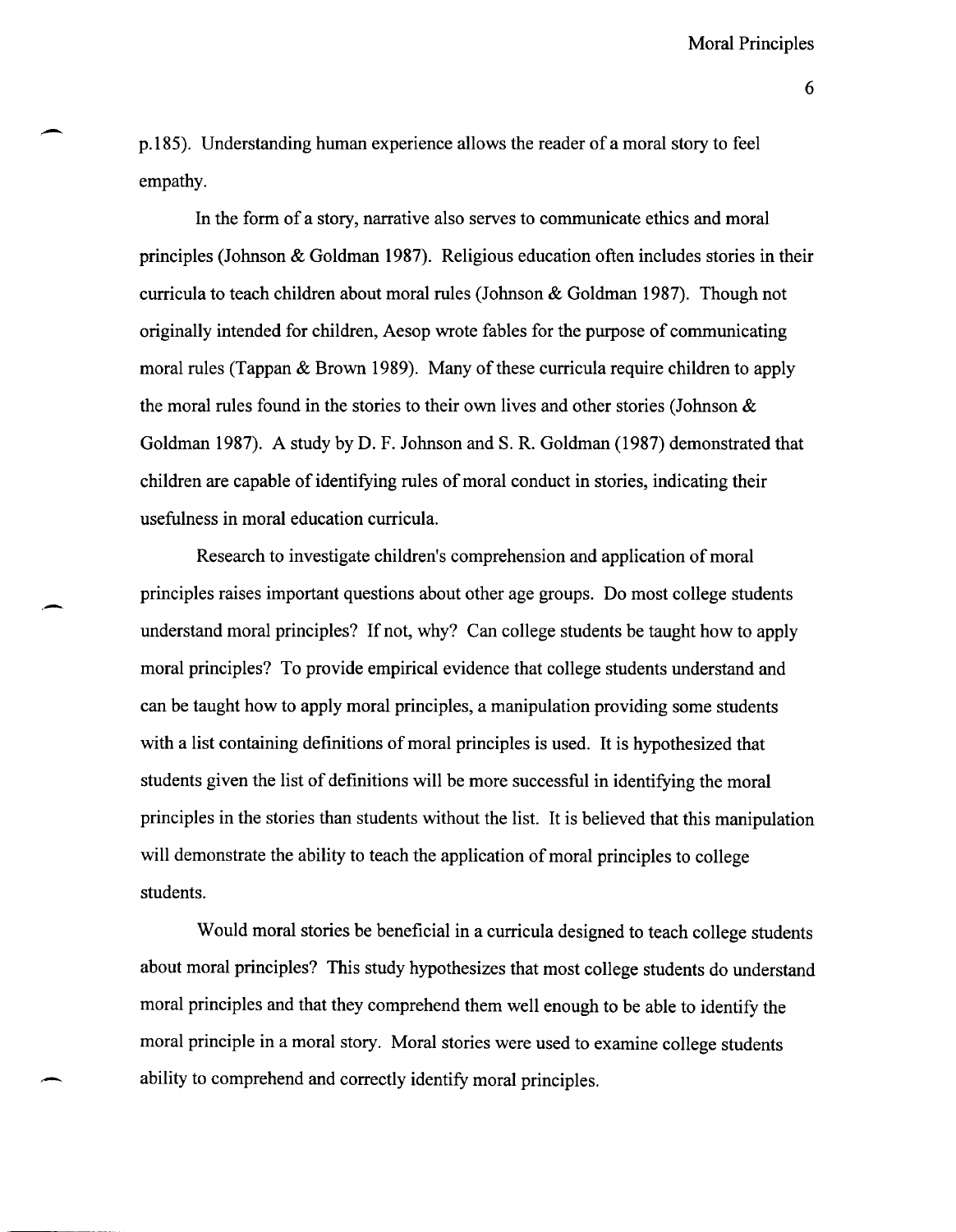7

Aesop fables were used in the study to examine identification of moral principles. The stories were manipulated for difficulty and familiarity. It is hypothesized that students will be more successful at identifying the moral principles in stories that are considered easy as opposed to those considered difficult. It is believed that manipulating difficulty will indicate students' capability to discover moral principles within texts varying in level of complexity.

It is also hypothesized that students will be more successful at identifying the moral principles in stories that are familiar to them as compared to those stories that are unfamiliar to them. If a story is familiar to a student, then the student has had previous contact with the story. This previous experience with the story provided the student with an opportunity to identify and comprehend the moral principle in the story. Because of this opportunity, students success with familiar stories is assumed to demonstrate that moral stories can be used to successfully in moral education. Thus, students should be most successful given an easy, familiar story and least successful given a difficult, unfamiliar story.

#### Method

#### **Subjects**

-

Sixty-eight subjects (35 males, 33 females) obtained from the Psychology 100 Subject Pool at Ball State University participated in the study. Students received 1 credit towards a course requirement for participating.

#### Design

-

A 2x2x2x2 factorial design based on difficulty to identify the moral of the story, familiarity with the story, presence or absence of moral definitions, and sex of subject was employed. Subjects age and GPA were also taken. Year in school was taken, but disregarded.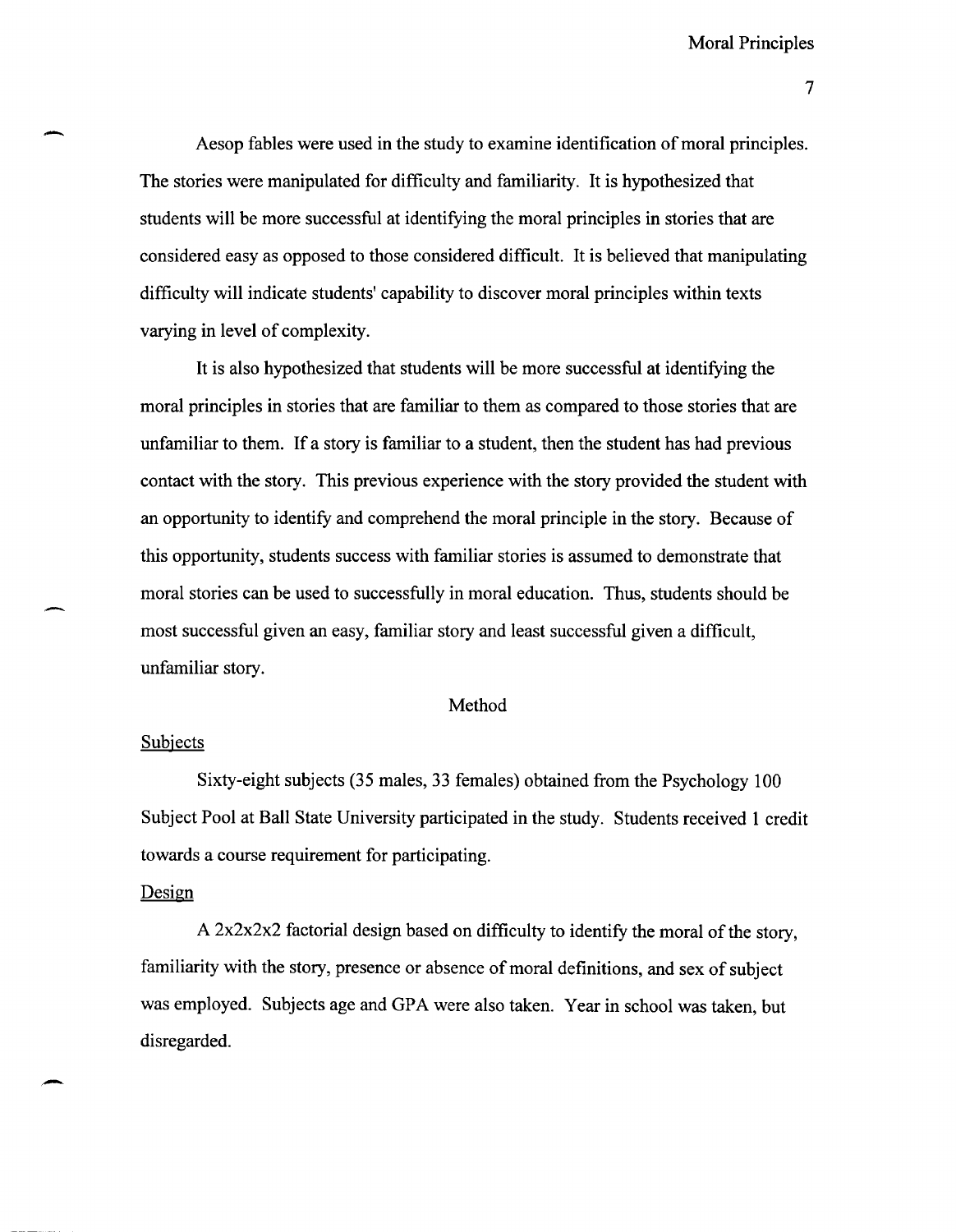#### Procedure

-

-

The booklet of stories. Booklets containing four Aesop stories were compiled (see Appendix). Story selection was based on level of difficulty and familiarity as previously rated by faculty, advanced students in an academic dishonesty seminar, and a focus group obtained from the Psychology 100 Subject Pool at Ball State University. Story difficulty ratings were based on readability and clarity of the story's moral principle. Story familiarity ratings were based on whether or not students have had contact with the story, either in story form or in another form, such as a TV skit. Two familiar stories, one easy ("The Boy who Cried Wolf") and one difficult ('The Hare and the Tortoise''), and two unfamiliar stories, one easy ("The Ant and the Dove") and one difficult ("The Bear and the Travelers"), were included.

A list containing definitions of moral principles was compiled (see Appendix). This list consists of common and near-universal moral principles such as responsibility, honesty, and loyalty. Definitions were compiled using Random House Webster's College Dictionary (1991) and definitions previously compiled for a seminar (Integrity and Dishonesty in the Academy) taught by Dr. Patricia Keith-Spiegel at Ball State University (Spring, 1995). Half of the booklets contain the definitions on the first page. Subjects were read the instructions on the first page of the booklet and informed that they could withdraw from the study at any time without penalty. After filling out preliminary information (sex, GPA, age, year in school), students read the list of definitions and/or the four stories. Each story was followed by three questions (dependent measures) described below. Upon completion, students placed the booklets upside down in a pile. Subjects were thanked and verbally debriefed.

Dependent measures. One dependent measure was employed, and two manipulation checks were employed. In the dependent measure, subjects were asked to answer the following question in one to three sentences: What is the moral principle of the story? Correct answers were predetermined, being based on moral statements at the

8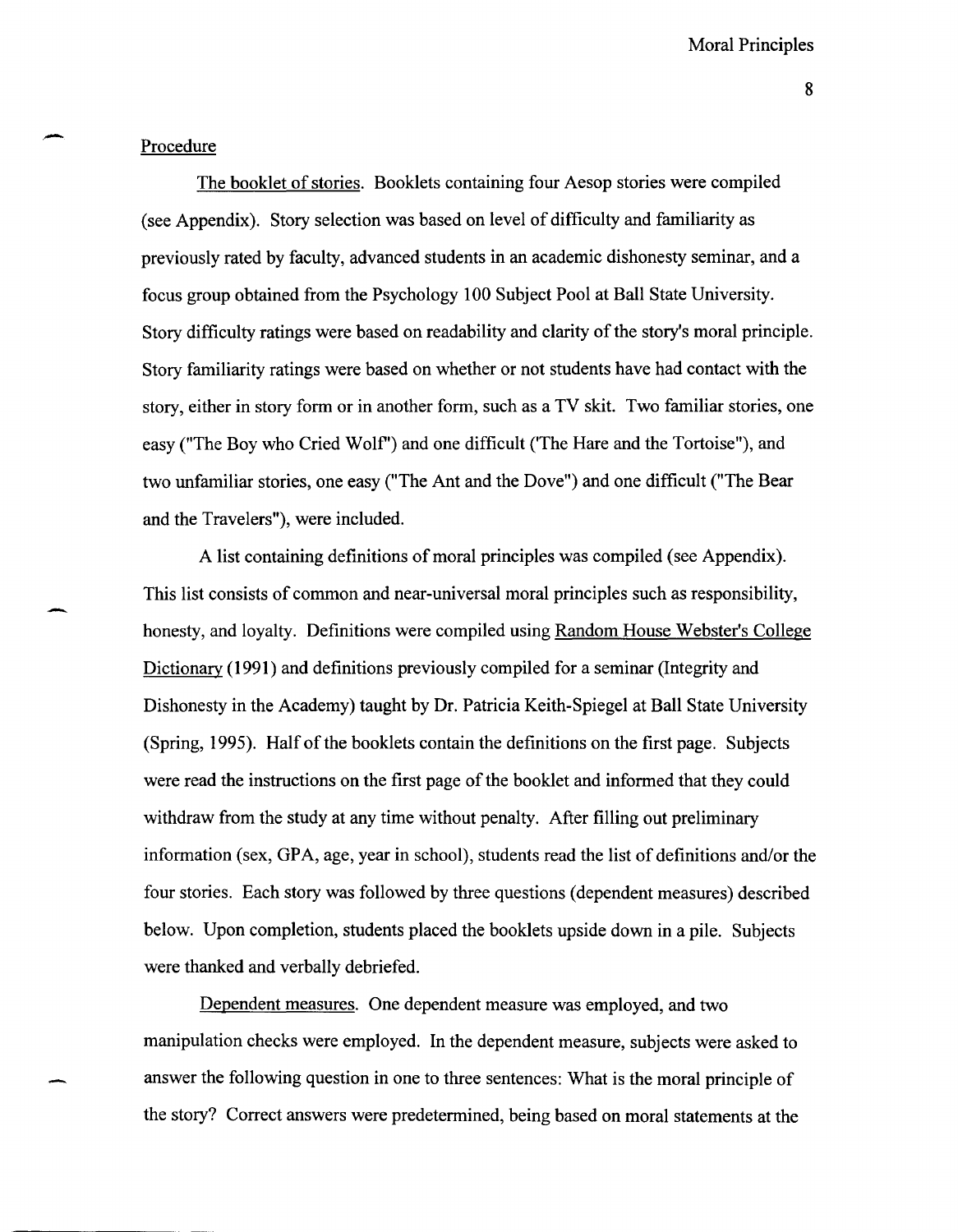end of each Aesop story found in The Aesop for Children (1993), which were left out in the booklet, and the compiled list of moral definitions. Incorrect responses were scored zero and correct responses scored one. For the manipulation check dealing with story difficulty, subjects were asked to fill in the blank for the following statement: The meaning of the story is to understand. Subjects chose between easy, scored one, medium, scored two, and difficult, scored three, on a three point scale. For the manipulation check dealing with story familiarity, subjects were asked to answer the following question, choosing between an answer of yes or no: Have you had contact with this tale before? An answer of no was scored a zero and an answer of yes scored a one.

#### Results

Age, sex, and GPA of subjects were reported by subjects. Correlation coefficients demonstrate that these data did not significantly correlate with students ability to identify moral principles. Story difficulty also did not have a significant effect on students ability to identify moral principles.

Subjects Ratings of Story Familiarity

One dependent measure dealt with subjects familiarity with the stories. An analysis of Variance (ANOVA) performed on these data yielded a significant main effect for stories manipulated for familiarity,  $F(1,64) = 418.90$ ,  $p < .001$ , (see table 2).

Insert Table 2 about here

Consistent with earlier findings, this interaction serves as a manipulation check demonstrating that stories manipulated as familiar were perceived as familiar by 96% of subjects and stories manipulated as unfamiliar were perceived as unfamiliar by 85% of subjects.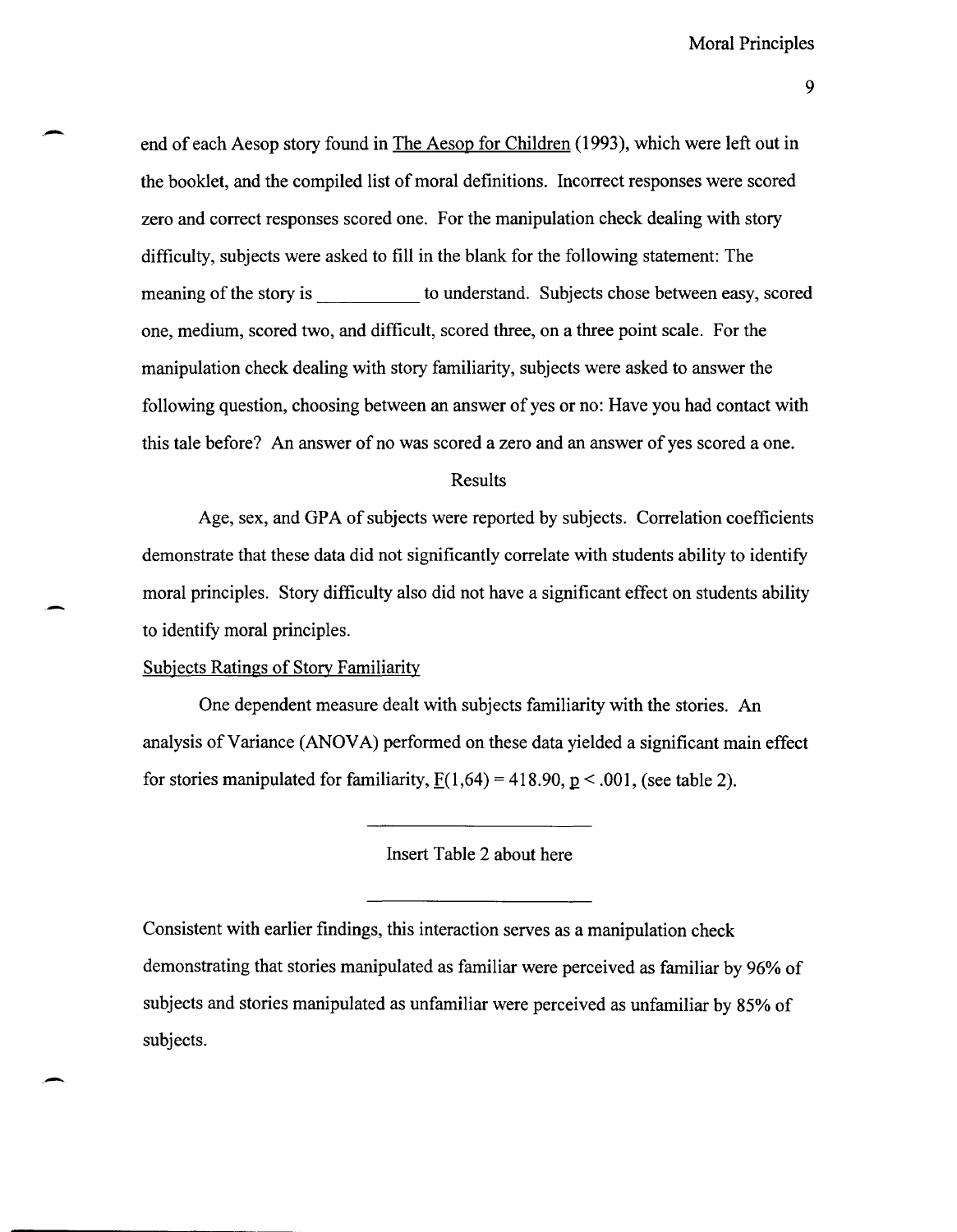#### Subjects Ratings of Story Difficulty

-

-

,-

An ANOVA was performed on the data for perceived story difficulty as a dependent variable. This analysis yielded a main effect for stories manipulated for difficulty,  $F(1,64) = 53.80$ ,  $p < .001$ , (see Table 3). Consistent with earlier findings, this interaction serves as a manipulation check demonstrating that stories manipulated as difficult were perceived as difficult ( $M = 1.52$ ) and stories manipulated as easy were perceived as easy  $(M = 1.14)$ .

Second, this analysis yielded a significant main effect for story familiarity,  $F(1,64)$  $=$  35.31,  $p$  < .001. This effect reflected the fact that unfamiliar stories were perceived as more difficult ( $\underline{M} = 1.49$ ) than familiar stories ( $\underline{M} = 1.17$ ).

This analysis also yielded a significant interaction between story familiarity and story difficulty,  $\underline{F}(1,64) = 11.47, \underline{p} < .001$ , (see Table 3). This effect reflected the fact that subjects perceived easy familiar stories as least difficult ( $M = 1.07$ ), easy unfamiliar ( $M =$ 1.21) and difficult familiar ( $M = 1.26$ ) stories as approximately equal, and difficult unfamiliar stories as most difficult ( $\underline{M} = 1.76$ ). These results can be seen in Table 1.

#### Insert Table 1 and Table 3 about here

## Subjects Identification of Moral Principles

An ANOVA was performed on the data for identification of moral principles as a dependent variable. This analysis yielded a significant main effect for story familiarity,  $F(1, 64) = 32.88$ , p < .001, (see Table 4).

Insert Table 4 about here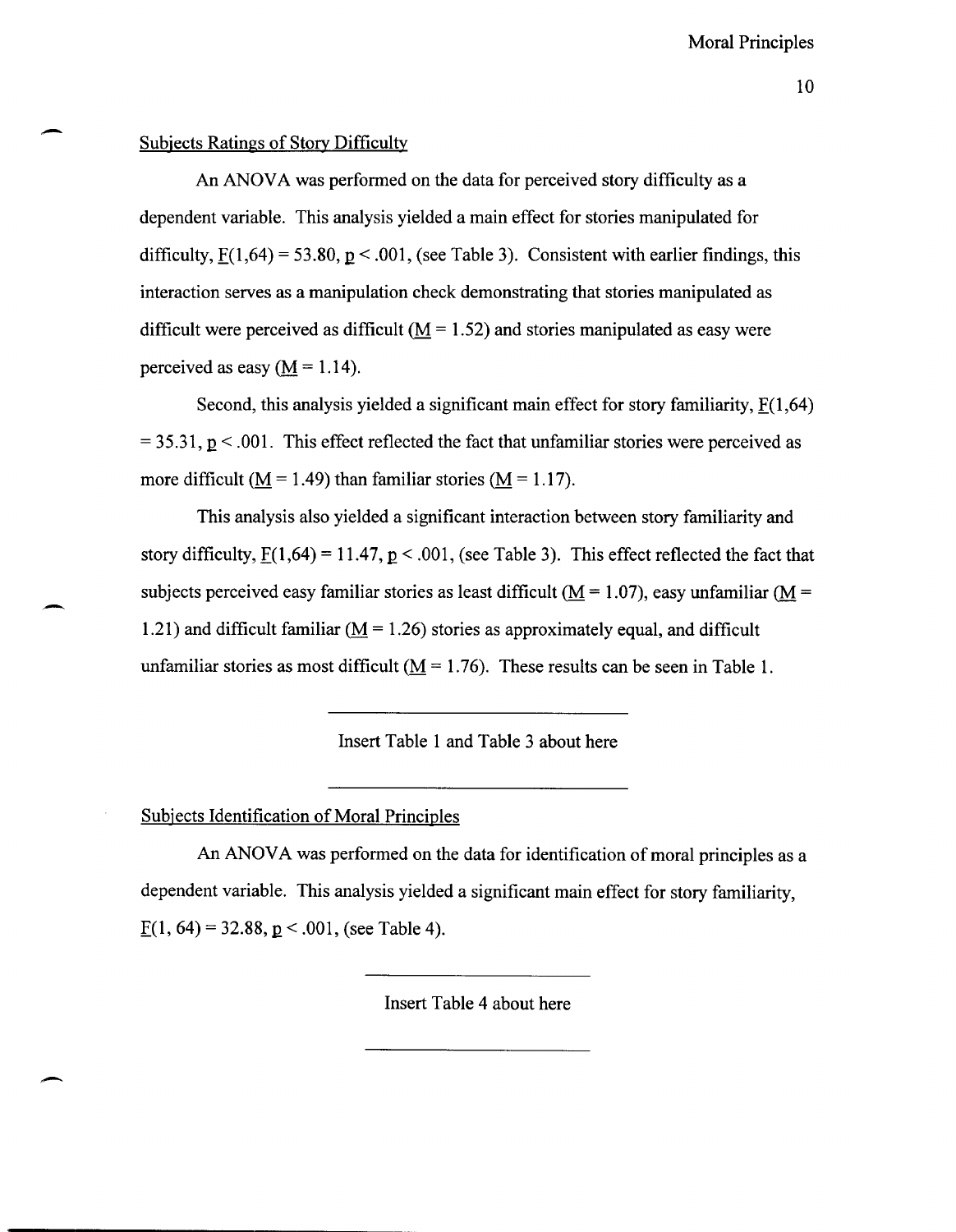This effect reflects the fact that 47.0% of subjects correctly identified the moral principle in familiar stories whereas only 15.4% of subjects correctly identified the moral principle in unfamiliar stories.

This analysis also yielded a significant main effect for the inclusion of moral principle definitions,  $F(1,64) = 12.17$ ,  $p < .001$ , (see Table 4). Subjects who received the definitions identified the moral principles in the stories more often, 40.9% of the time, and subjects who did not receive the definitions identified the moral principles in the stories less often, 22.0% of the time.

This analysis revealed a near significant effect between inclusion of moral principle definitions, story familiarity, and story difficulty,  $F(1,64) = 5.89, p < .02$ , (see Table 4). Subjects in the inclusion of moral principle definitions condition identified the moral principles in the stories more often with every story except for the easy familiar story. This interaction is illustrated in Figure 1 which presents the percentages for correct moral principle identification.

-

Insert Figure 1 about here

### **Discussion**

This study sought to provide empirical evidence that most college students understand moral principles and that they comprehend them well enough to be able to identify the moral principle in a moral story. This study was also designed to provide evidence about college students' capabilities to learn and apply moral principles.

It was predicted that students would be more successful in identifying the moral principles in easy stories as opposed to difficult stories. This manipulation had no significant effect, indicating that students' perception of moral principles is related to factors other than story difficulty. Because student judges were used to determine story difficulty, it may be that rather than measuring story difficulty, another factor was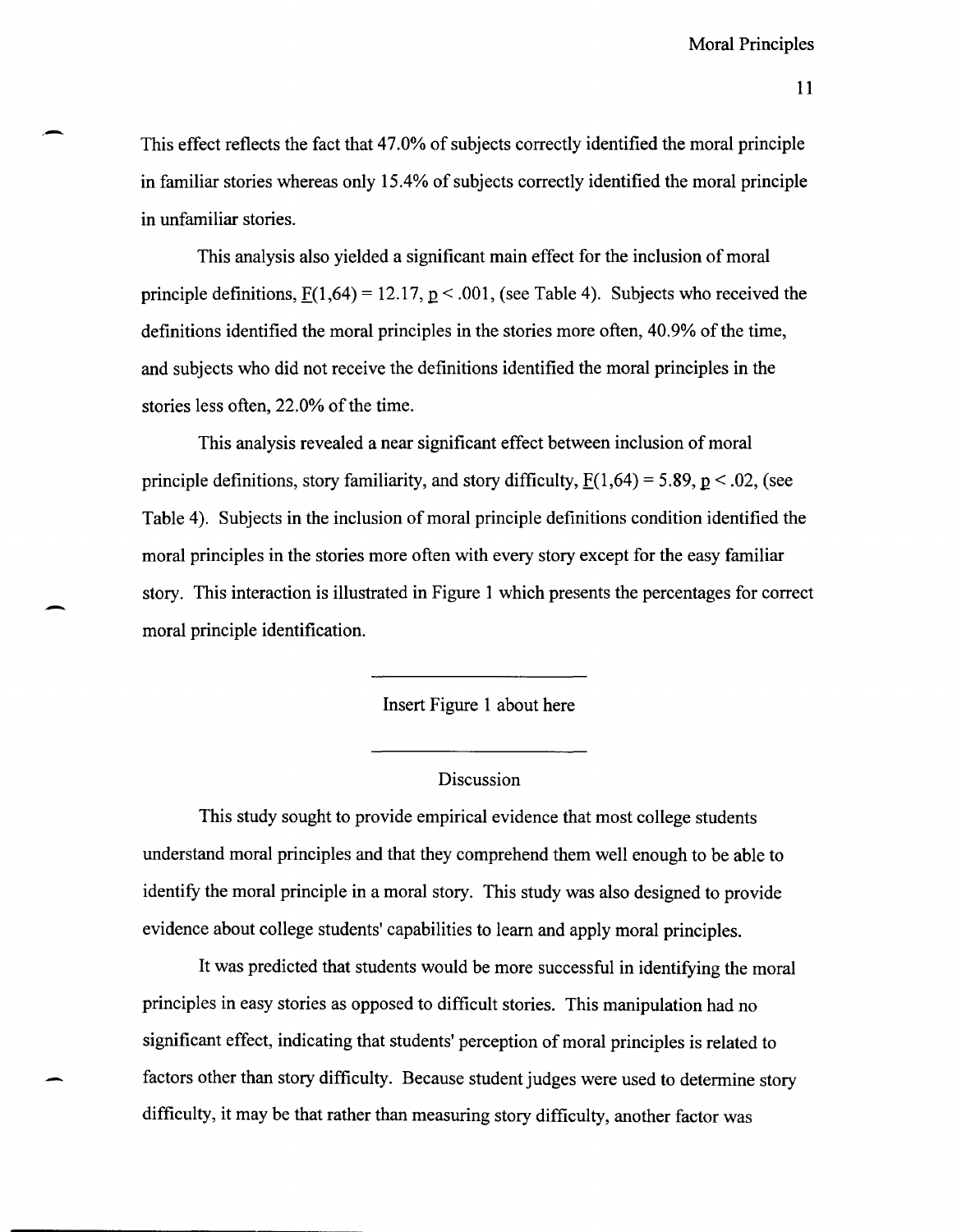12

measured making the difficulty manipulation invalid. Perhaps it actually measured student confidence in identifying the story's moral principle rather than story difficulty.

 $\overline{\phantom{a}}$ 

It was predicted that students would be more successful at identifying the moral principles in familiar moral stories as opposed to unfamiliar stories. This manipulation had a significant effect in the predicted direction. Because familiarity improves moral principle identification, it appears that repetition may enhance moral comprehension. It may also indicate that students can more readily apply moral concepts to familiar moral situations and have more difficulty applying moral concepts to unfamiliar moral situations. Perhaps success with familiar stories demonstrates that moral education has been successful in the past. Maybe it says something about the nature of the stories themselves. For example, they might be familiar because they are more memorable or because they express moral principles more eloquently or clearly than other stories, making them more popular. Familiar stories may also be more applicable to modem American culture.

It was predicted that students receiving a list of moral principles would be more successful at identifying the moral principles in moral stories than those students who did not receive the definitions. This manipulation had a significant effect in the predicted direction. This important finding indicates that students can apply moral concepts to moral situations when they have more information available to them.

The analysis also produced a near significant result for an interaction among story difficulty, story familiarity, and the list of moral principle definitions manipulation. The list of moral principle definitions improved student performance on identifying the moral principles in all situations except the easy familiar story condition. This may indicate that students perceive these stories as easy, and therefore, do not find it necessary to reexamine the story for the moral principle. When given the list of moral principle definitions, however, students were more successful on the difficult familiar story as compared to the easy familiar story. This might indicate that even those students who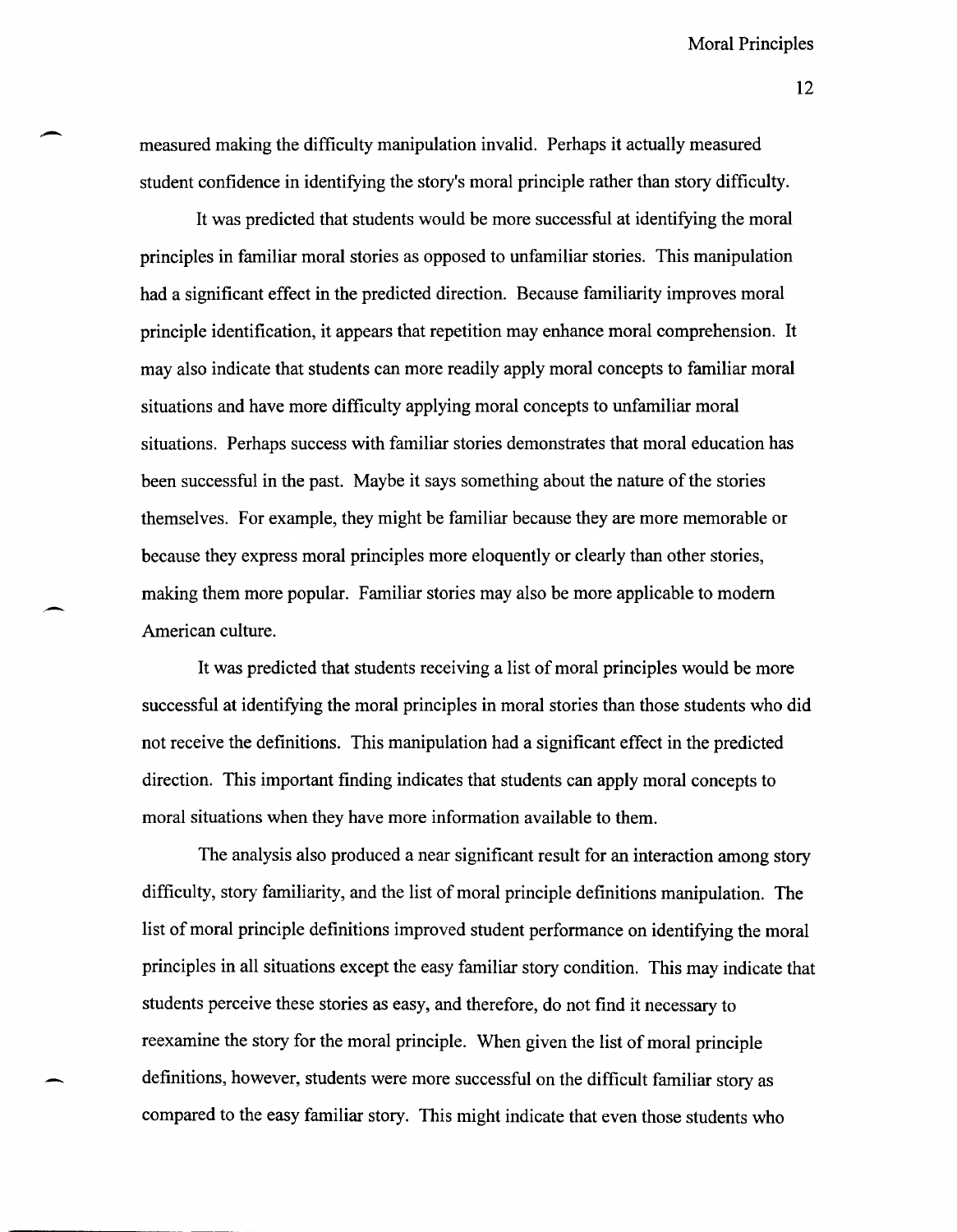associated the incorrect moral principle with the easy, familiar story were confident in their incorrect answer. It might also indicate that these stories are so familiar that students become ridged about whatever meaning they have given to the story in the past.

The present study produced some very significant effects that might be generalizable to most college students, although one caution concerning generalization is offered. The students in the study participated in the study for class credit and this study was one of the last available opportunities for this credit before the deadline. Thus, this subject sample may have contained more procrastinators or apathetic students than an average college sample.

Another problem with this study may be that the selected stories are too ambiguous in terms of the communication of the moral principle in the story. For example, "The Hare and the Tortoise's" moral principle is perseverance. Many students, however, responded with answers such as, "do not underestimate your opponent." Though this answer might infer perseverance, it is not close enough to be judged a correct response. Perhaps ambiguity promotes "cultural and social class differences" that "profoundly affect how a particular story is read and understood" (Tappan & Brown 1989, p.196). A student's cultural background or participation in an activity like athletics might influence their interpretation of moral stories. These confounding variables could prevent success on the moral identification measure.

The results of this study indicate areas for future research. Because less than half of the students could correctly identify the moral principles contained in the moral stories in each manipulation, it would be important to research the abilities of high school and middle school students to discover how well these students identify moral principles. Further research might explore a more thorough method of teaching moral principles to the experimental group that goes beyond a list of definitions.

The results of this study indicate a grave deficiency in moral principle comprehension of college students. So where does this problem of comprehension come

13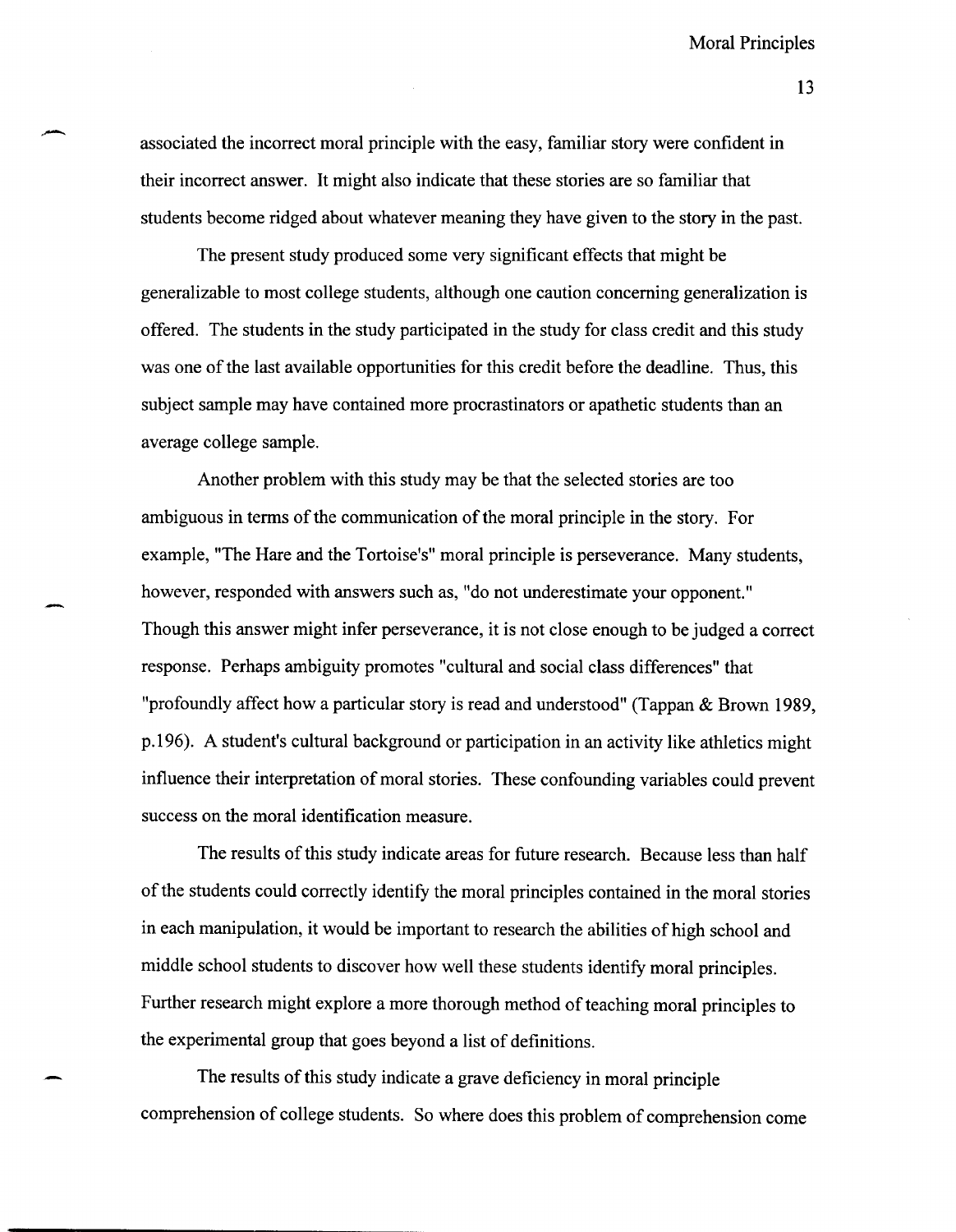from? The investigation becomes very confusing when presented with the fact that "nearly all children from very early on adequately understand the intrinsic validity of moral rules" (Asendorpf & Nunner-Winkler 1992, p.1223). How can children find intrinsic validity in moral rules while college students fail to comprehend and recognize moral principles? It seems that an understanding of moral principles is necessary to comprehend their intrinsic validity. The problem of immoral student behavior does not reflect student belief in the validity of moral rules. This would indicate that, between elementary school and college, students no longer find validity in moral rules. Perhaps students find validity in moral rules, but interference causes a discrepancy between students' immoral behavior and students' belief that moral rules are valid. This change in student attitude or discrepancy in behavior could be influenced by "teachers" existing outside of school.

-

-

The media is one of the most influential "teachers" in the American environment. Those in the media have not set a good example. As Kibler (1992) stated, "The media have been filled in recent years with examples of 'cheating' in virtually every area of life, from government to business to the military to religion" (p.B1). This obviously erodes the belief that authority figures are upstanding models of moral integrity (Kibler 1992). One reason these authority figures are so influential might be that American culture is in a selfish period of a cultural cycle.

This selfish period is called a period of individual ascendancy (Nuss 1988). Cultures fluctuate between periods of community ascendancy and individual ascendancy. According to Nuss, "Community ascendancy is characterized by a future orientation, asceticism, concern for responsibility, and a duty to others. In contrast, individual ascendancy is characterized by a present orientation, hedonism, a concern for rights, and a duty to self' (1988, p.4). Moral principles often interfere with the more self centered characteristics of individual ascendancy. Moral principles would obviously be less important in these periods.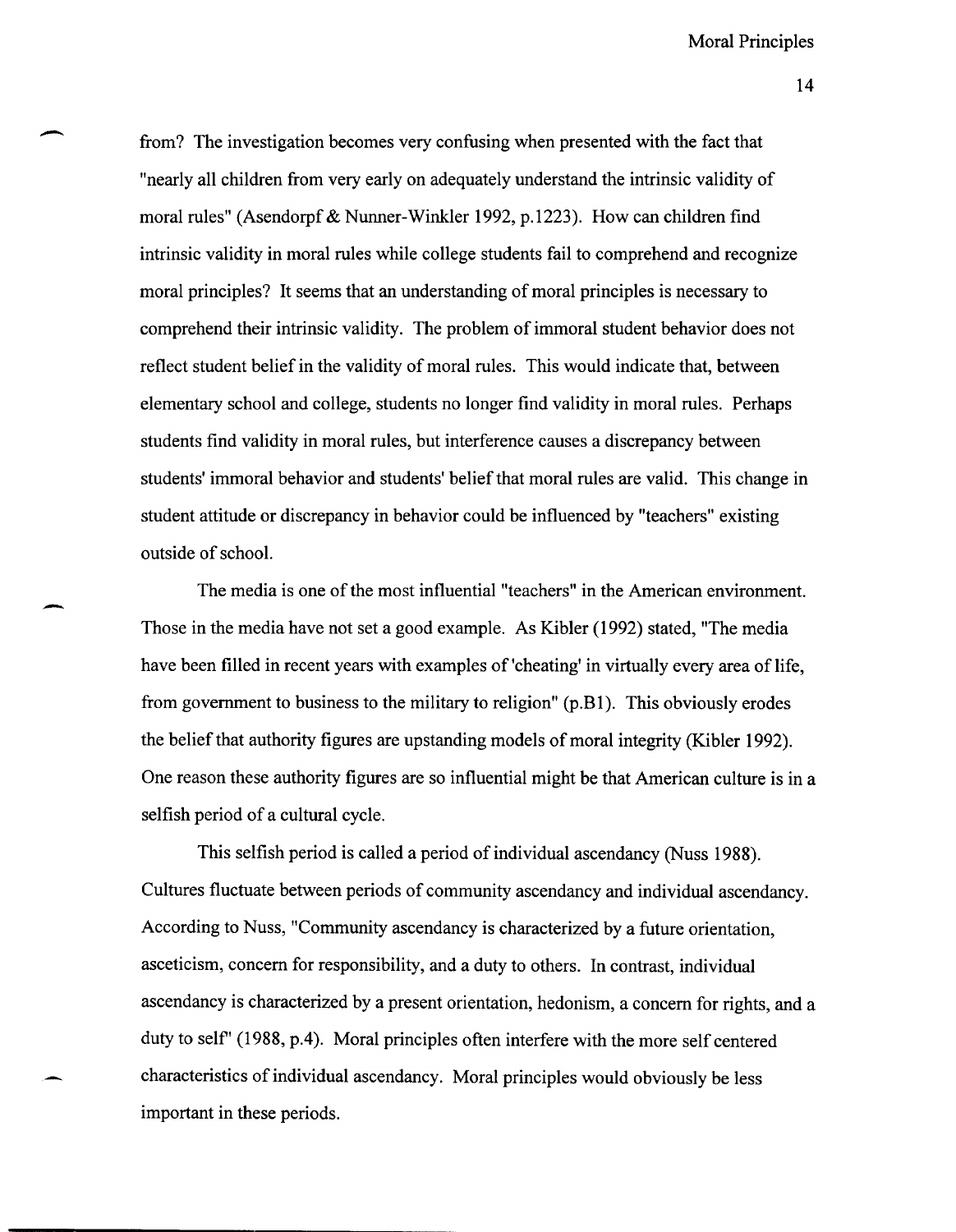15

Not only is America in a period of individual ascendancy, Americans, especially college students, are in a period of "permissiveness" (Haidt, Koller, & Dias 1993, p.613) that also lessens the extent to which moral principles are applied to themselves and others. Those who take a permissive stance base moral judgments on appraisals of harm to others (Haidt, Koller, & Dias 1993). Moral principles, like benevolence, might not mean anything to someone who is permissive. Benevolence requires action based on altruistic motives. If morality is based on preventing harm to others, only action preventing harm is necessary. Thus, altruistic actions are not considered necessary. Altruistic actions may not be considered beneficial. Expending time and energy to act altruistically may not provide enough reward. Busy college students may often feel this way. Perhaps college students are the least likely to display knowledge of and concern for moral principles.

-

-

Yet another reason that college students do not understand moral concepts is because of their basis for distinguishing between moral rules and "social-conventional" (Weston & Turiel 1980, p.614) rules. College students are most likely to consider what most of the population considers moral rules as social-conventional rules. Thus, many moral principles become etiquette or optional.

Unfortunately, most children get very little moral education from their parents (Lickona 1991). This is perhaps the most damaging causes of poor moral development in college students today. So, who should pick up the slack? The schools. Thomas Lickona agrees, "the school's role as moral educator becomes even more vital at a time when millions of children get little moral teaching from their parents" (1991, p.20).

As noted earlier, an important tool in moral education is the moral story. Mark B. Tappan and Lyn M. Brown agree that "providing students with the opportunity to engage the moral stories in great works of literature is a very important component of any overall moral education program" (1989, p.194). These stories assert authority by taking a moral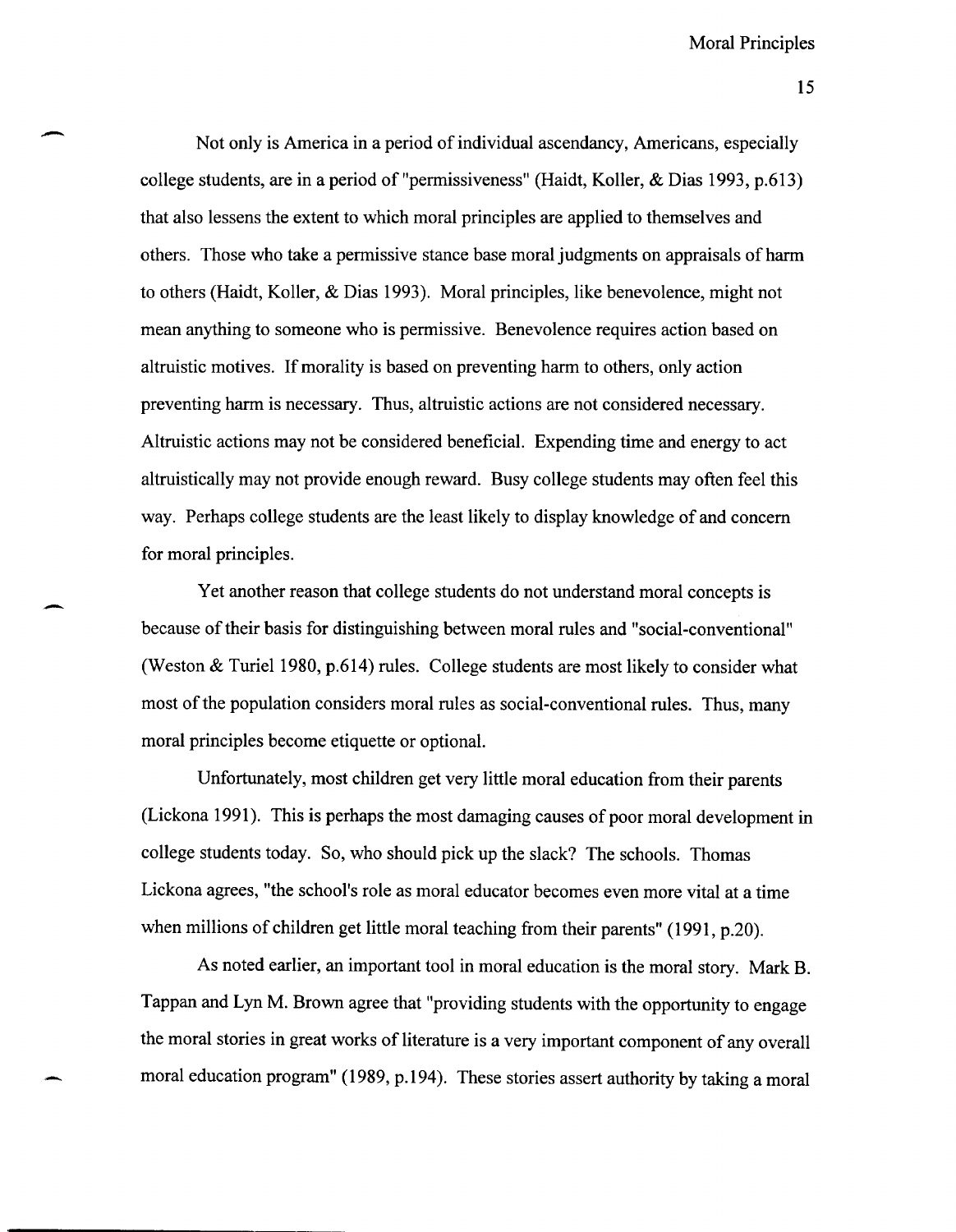16

stance that provides legitimacy to the stories. Thus, moral stories can provide a certain authority that strengthens moral education (Tappan & Brown 1989).

-

-

-

Teaching moral values in school is actually inevitable. According to Lickona, "there is no such thing as value-free education" (1991). The way faculty treat each other and their treatment of students shall ideally provide students with models of moral behavior. Discussions with moral implications take place in the class room due to student questions based on their lives, current events, or even the curricula. In fact, parents, education groups, and the government all support teaching moral principles in school (Lickona, 1991).

One of the problems in schools today, however, is that schools are not prescribing the correct cure for this lack of moral comprehension. This is made evident by the severe problem of academic dishonesty. Schools are treating academic dishonesty as a behavioral issue instead of a moral issue (Kibler 1992).

Thus, the need for moral education is clear. Not only will it be effective in preventing the academic dishonesty that is rampant on campuses today, but it will be effective in creating a society that is perhaps more community based than individual based. This will serve all humanity.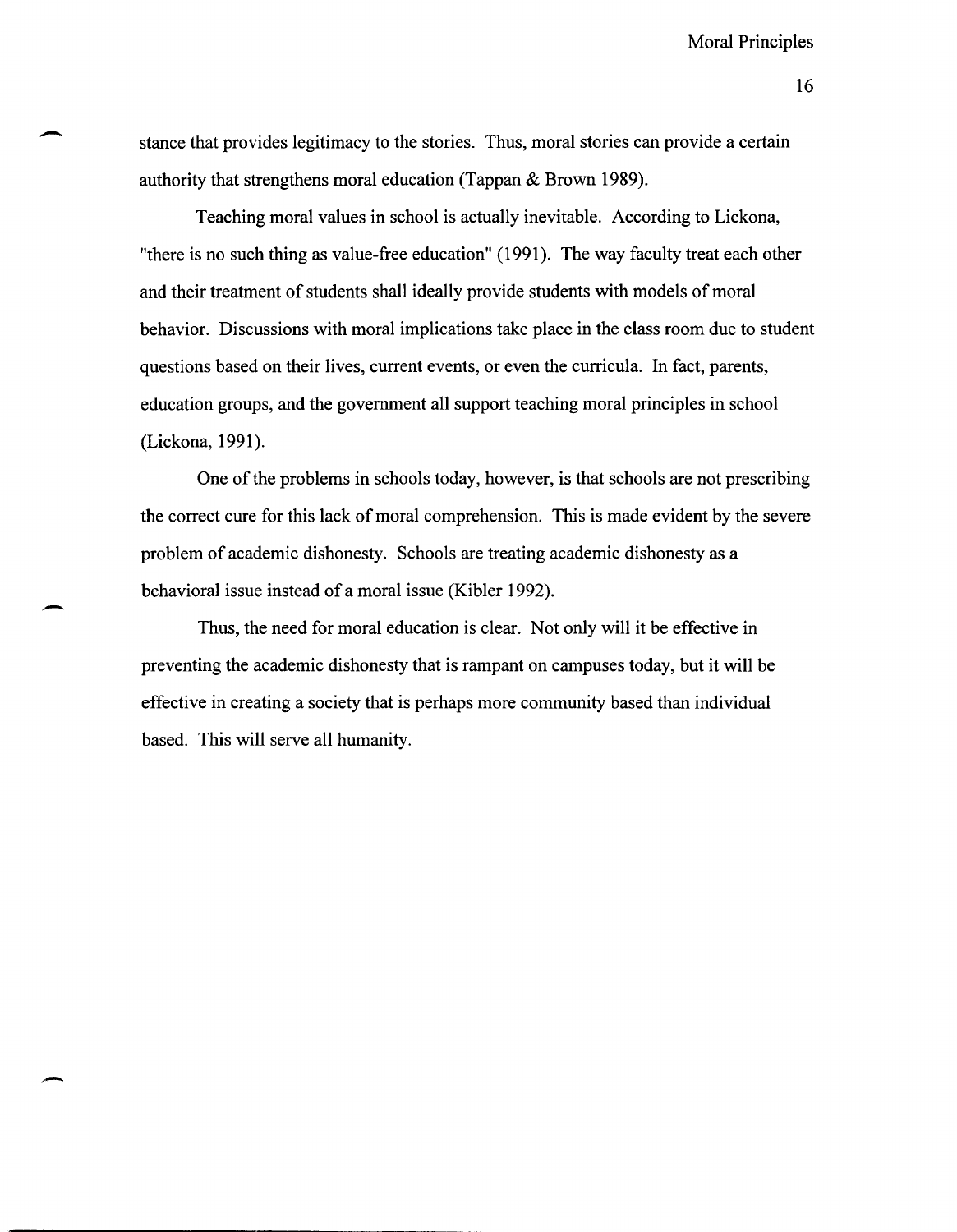#### 17

#### References

Aesop. (1993). The Aesop for Children. Hong Kong: Barnes & Noble Books.

 $\overline{\phantom{0}}$ 

-

-

Asendorpf, J. B. & Nunner-Winkler, G. (1992). Children's moral motive strength and temperamental inhibition reduce their immoral behavior in real moral conflicts. Child Development, p. 1223-1235.

- Haidt, J., Koller, S. H., & Dias, M. G. (1993). Affect, culture, and morality, or is it wrong to eat your dog? Journal of Personality and Social Psychology, p. 613-628.
- Jensen, L. & Murray, M. (1978). Facilitating development of four moral concepts among kindergarten and first-grade children. Journal of Educational Psychology, p.936-944.
- Johnson, D. F. & Goldman, S. R. (1987, Summer). Children's recognition and use of rules of moral conduct in stories. American Journal of Psychology, p.205-223.
- Kibler, W. L. (1992, November 11). Cheating: Institutions need a comprehensive plan for promoting academic integrity. The Chronicle of Higher Education, p. BI-2.
- Leahey, T. H. & Harris, R. J. (1989). Human Learning (2nd ed.). Englewood Cliffs, NJ: Prentice-Hall.
- Lickona, T. (1991). Educating for Character: How Our Schools can Teach Respect and Responsibility. New York: Bantam.
- Little, J. F. (1980). Critical Thinking and Decision Making. Scarborough, Ontario, Canada: Butterworth and Company Limited.

Lockhart, R. S. (1992). The role of conceptual access in the transfer of thinking skills. In S. P. Norris (Ed.), The Generalizability of Critical Thinking: Multiple Perspectives on an Educational Ideal (p. 54-65). New York: Teachers College Press.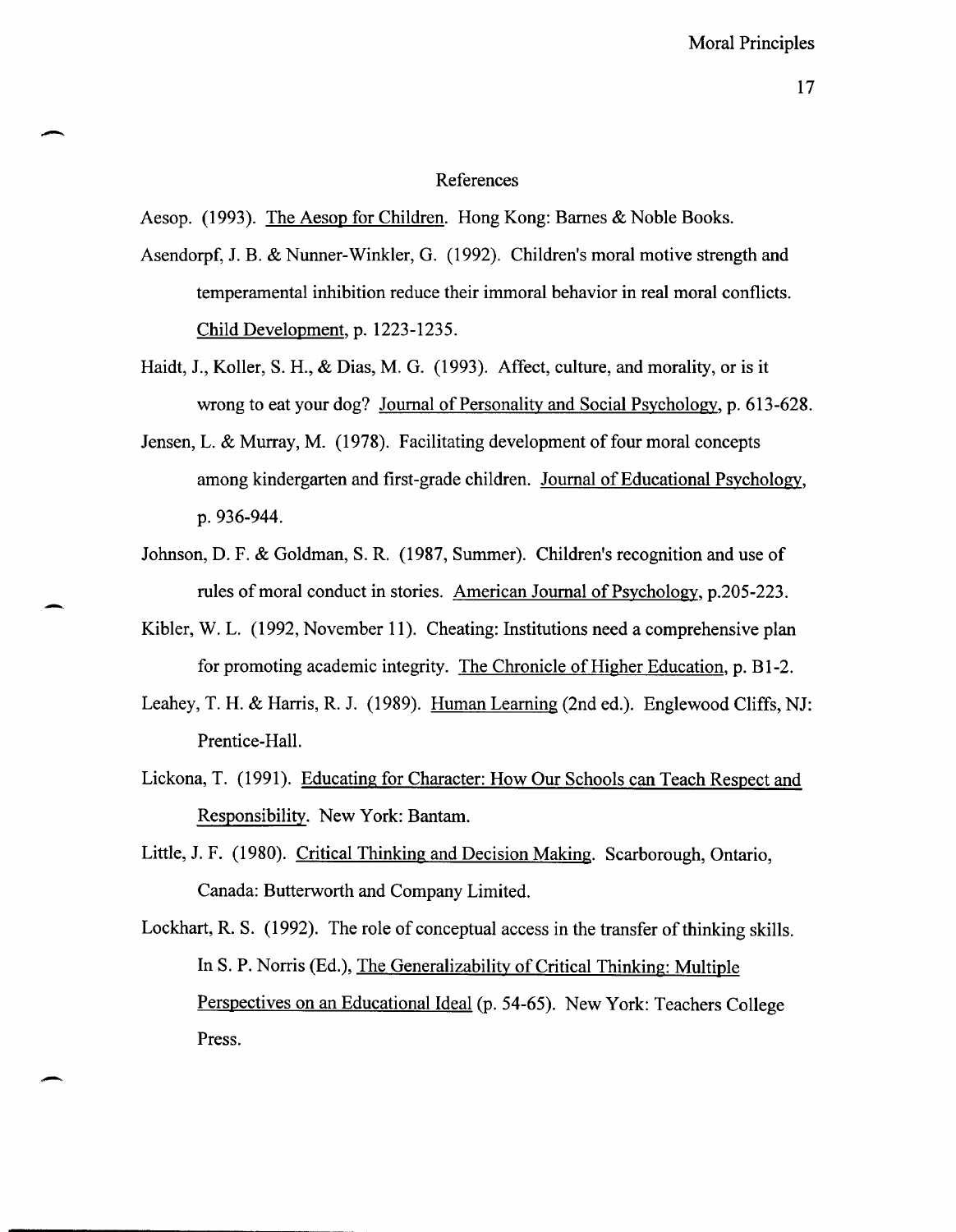Nuss, E. M. (1988). Academic dishonesty -- A contemporary problem in higher education. Academic Integrity and Student Development: Legal issues and policy perspectives (p.1-6). United States of America: College Administration Publications, Inc.

 $\overline{\phantom{0}}$ 

-

-

Random House Webster's College Dictionary. (1991). New York: Random House, Inc.

Schickedanz, J. A., Schickedanz, D. 1., Hansen, K., & Forsyth, P. D. (1993). Understanding Children (2nd ed.). Mountain View, California: Mayfield Publishing Company.

- Tappan, M. B. & Brown, L. M. (1989, May). Stories told and lessons learned: Toward a narrative approach to moral development and moral education. Harvard Educational Review, p. 182-205.
- Weston, D. R. & Turiel, E. (1980). Act-rule relations: Children's concepts of social rules. Developmental Psychology, p. 417-424.
- White, E. M. (1993, February 24). Too many campuses want to sweep student plagiarism under the rug. The Chronicle of Higher Education, p. A44.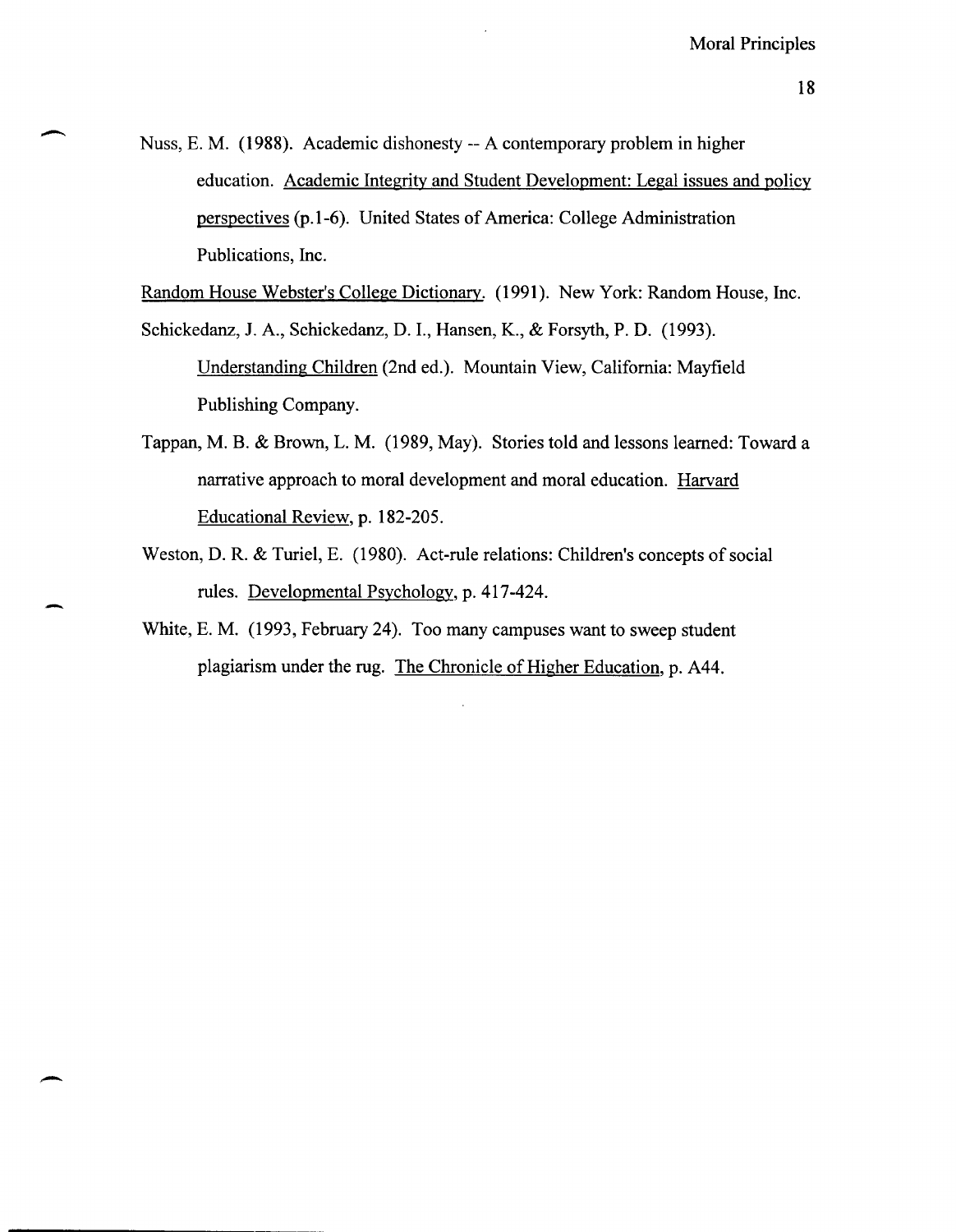## 19

## Appendix

| Your age        |
|-----------------|
| Your sex        |
| Year in college |
| Your GPA        |

-

-

Please read the following definitions and short moral stories carefully and answer the questions pertaining to the preceding material.

# Moral principle -- "Principles concerned with ...... right conduct or the distinction between right or wrong" (Random House Webster's College Dictionary, 1991) often developing from, but not limited to, individuals, law, and/or religion (White, 1988).

Examples of moral principles

Responsibility -- dependable, accountable for one's actions Compassion -- considerate, kind, sharing, charitable, unselfish Benevolence -- doing good because it is the right thing to do Honesty -- truthful, strait forward, sincere, candid Perseverance -- putting out one's best effort, persistent, diligent Excellence -- doing one's best, pride in one's work, purposeful, motivated Cooperation -- being a team player, willing to compromise Loyalty -- faithful, valuing relationships, fair, making the effort to be a friend Respect -- not interfering with others rights, freedoms, autonomy, property, welfare Patience -- knowing good outcomes take time, ability to delay gratification, not impulsive Courage -- will do what is right despite adversity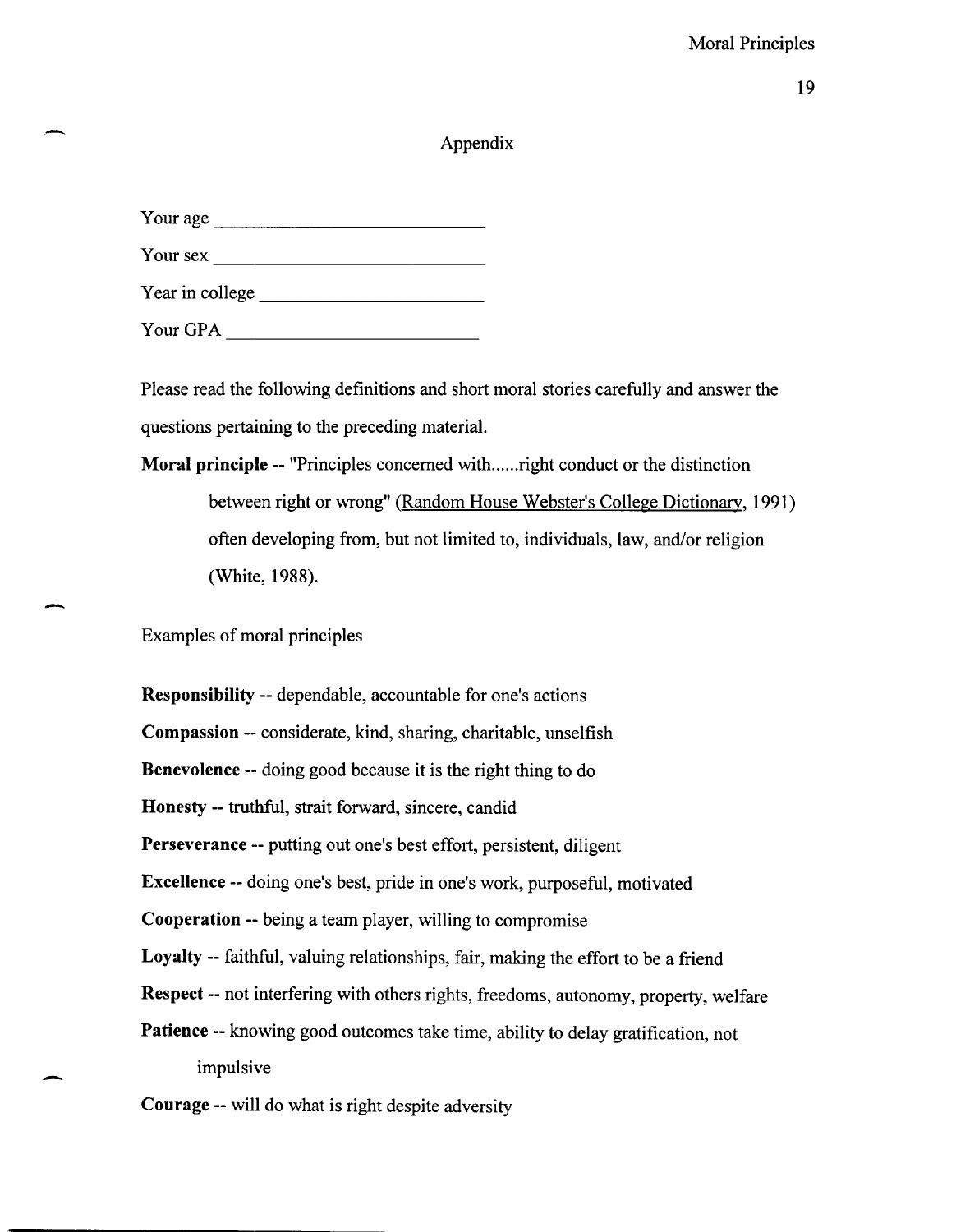#### The Bear and the Travelers

Two men were traveling in company through a forest, when, all at once, a huge bear crashed out of the brush near them. One of the men, thinking of his own safety, climbed into a tree. The other, unable to fight the savage beast alone, threw himself on the ground and lay still, as ifhe were dead. He had heard that a bear will not touch a dead body. It must have been true, for the bear snuffed at the man's head a while, and then, seeming to be satisfied that he was dead, walked away.

What is the moral principle of the story? (please answer in 1-3 sentences)

The meaning of this story is \_\_\_\_\_\_\_\_ to understand. (circle one)

-

-

Easy Medium Difficult

Have you had contact with this story or tale before? (circle one)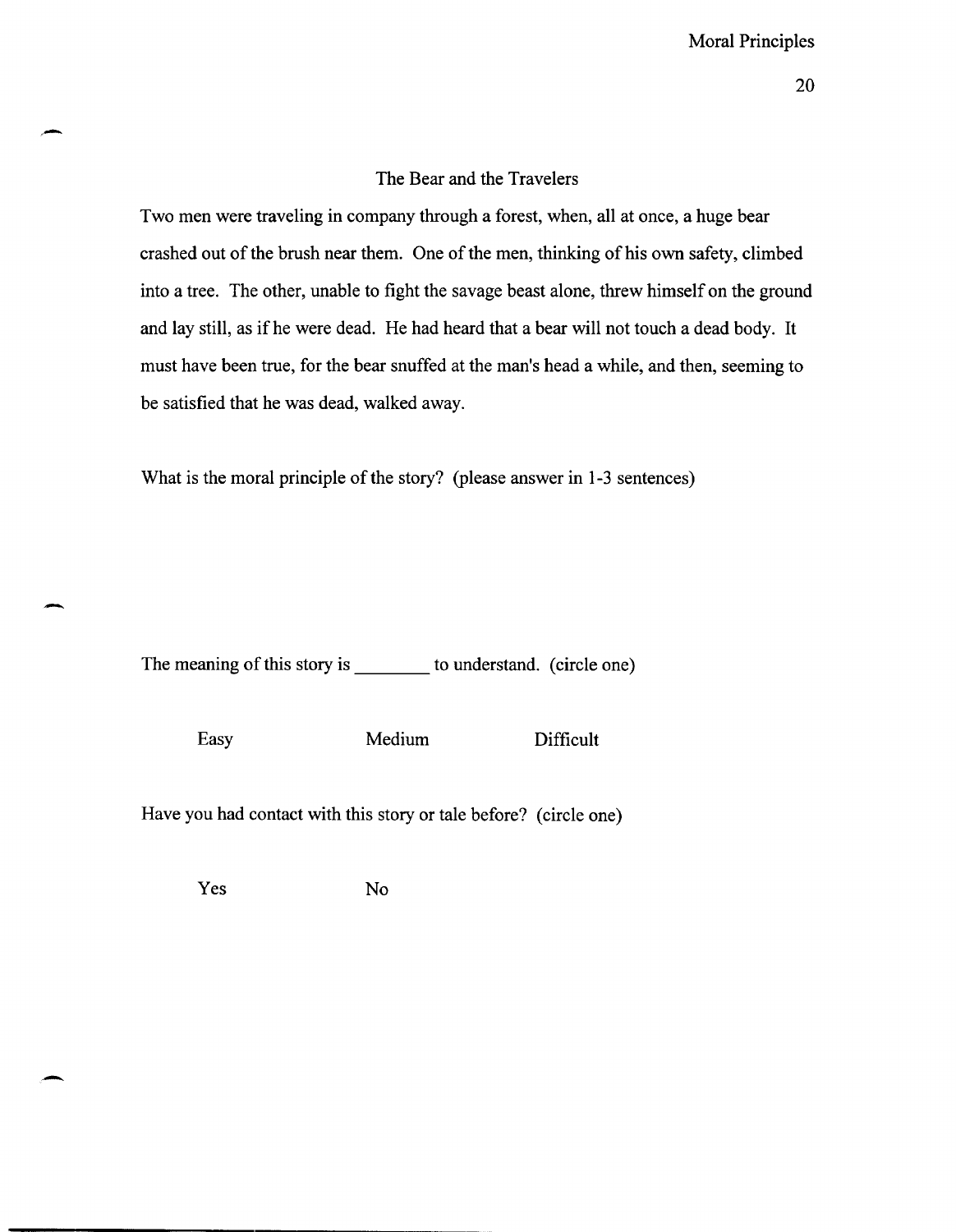## The Hare and the Tortoise

A hare was making fun of the tortoise one day for being slow. "Do you ever get anywhere?" asked the hare with a mocking laugh. "Yes," replied the tortoise, "and I get there sooner than you think. **I'll** run you a race and prove it." The hare was much amused at the idea of running a race with the tortoise, but for the fun of the thing he agreed. So the fox, who consented to act as judge, marked the distance and started the runners off. The hare was soon far out of sight, and to make the tortoise feel deeply how ridiculous it was for him to try a race with a hare, he lay down beside the course to take a nap until the tortoise could catch up. The tortoise meanwhile kept going slowly but steadily, and, after a time, passed the place where the hare was sleeping. But the hare slept on very peacefully; and when at last he did wake up, the tortoise was near the goal. The hare now ran his swiftest, but he could not overtake the tortoise in time .

What is the moral principle of the story? (please answer in 1-3 sentences)

The meaning of this story is \_\_\_\_\_\_\_\_ to understand. (circle one)

. -

-

Easy Medium Difficult

Have you had contact with this story or tale before? (circle one)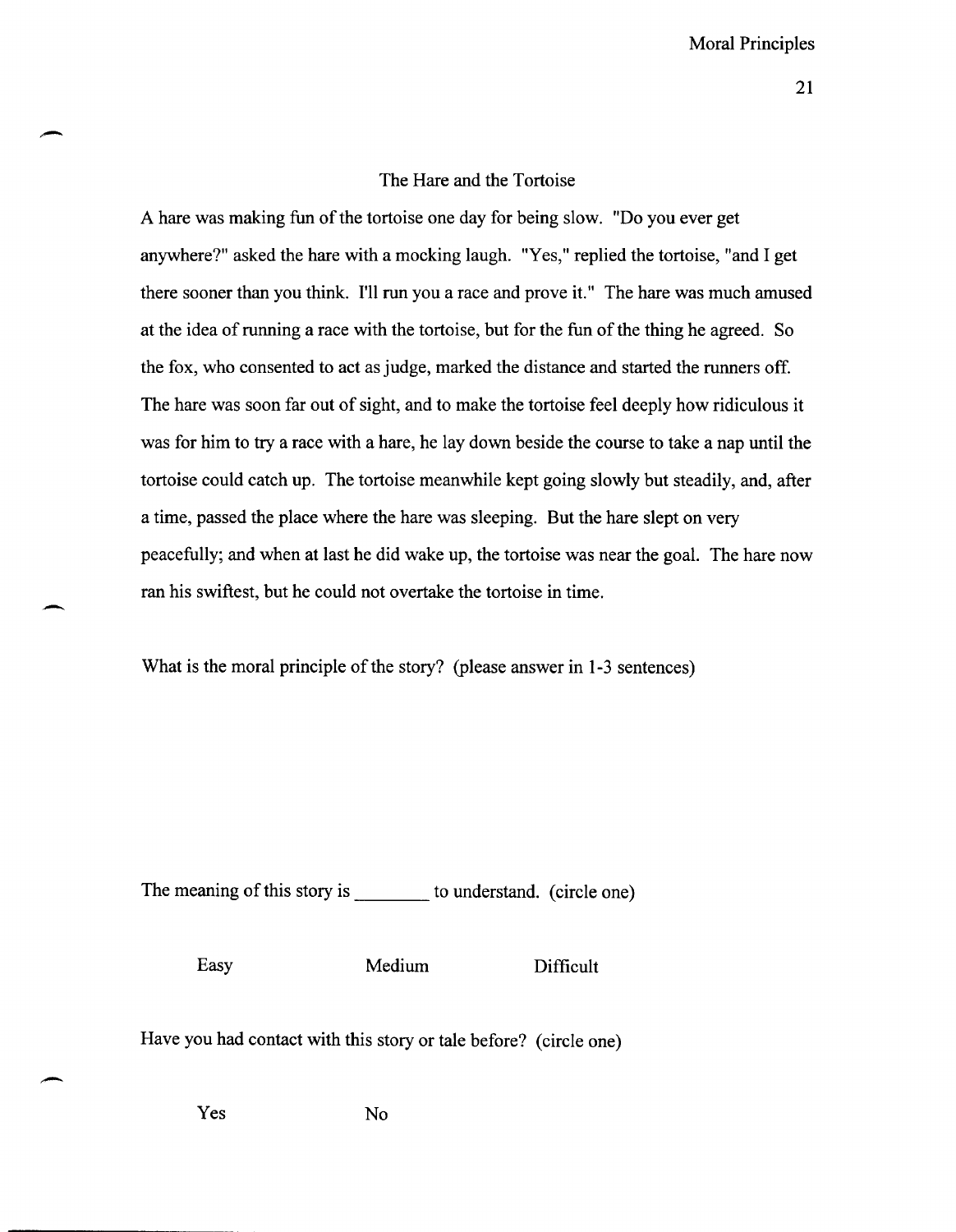#### The Boy who Cried Wolf

There once was a shepherd who kept his flock at a little distance from the village. Once he thought he would playa trick on the villagers and have some fun at their expense. So he ran toward the village crying, "Wolf! Wolf! Come and help! The wolves are at my lambs!" The kind villagers left their work and ran to the field to help him. But when they got there the boy laughed at them for their pains; there was no wolf there. Still another day the boy tried the same trick, and the villagers came running to help and were laughed at again. Then one day a wolf did break into the field and began killing the lambs. In great fright, the boy ran back for help. "Wolf! Wolf!" he screamed. "There is a wolf in the flock! Help!" The villagers heard him, but they thought it was another mean trick; no one paid the least attention, or went near him. And the shepherd boy lost all his sheep.

What is the moral principle of the story? (please answer in 1-3 sentences)

The meaning of this story is to understand. (circle one)

-

-

--

Easy Medium Difficult

Have you had contact with this tale before? (circle one)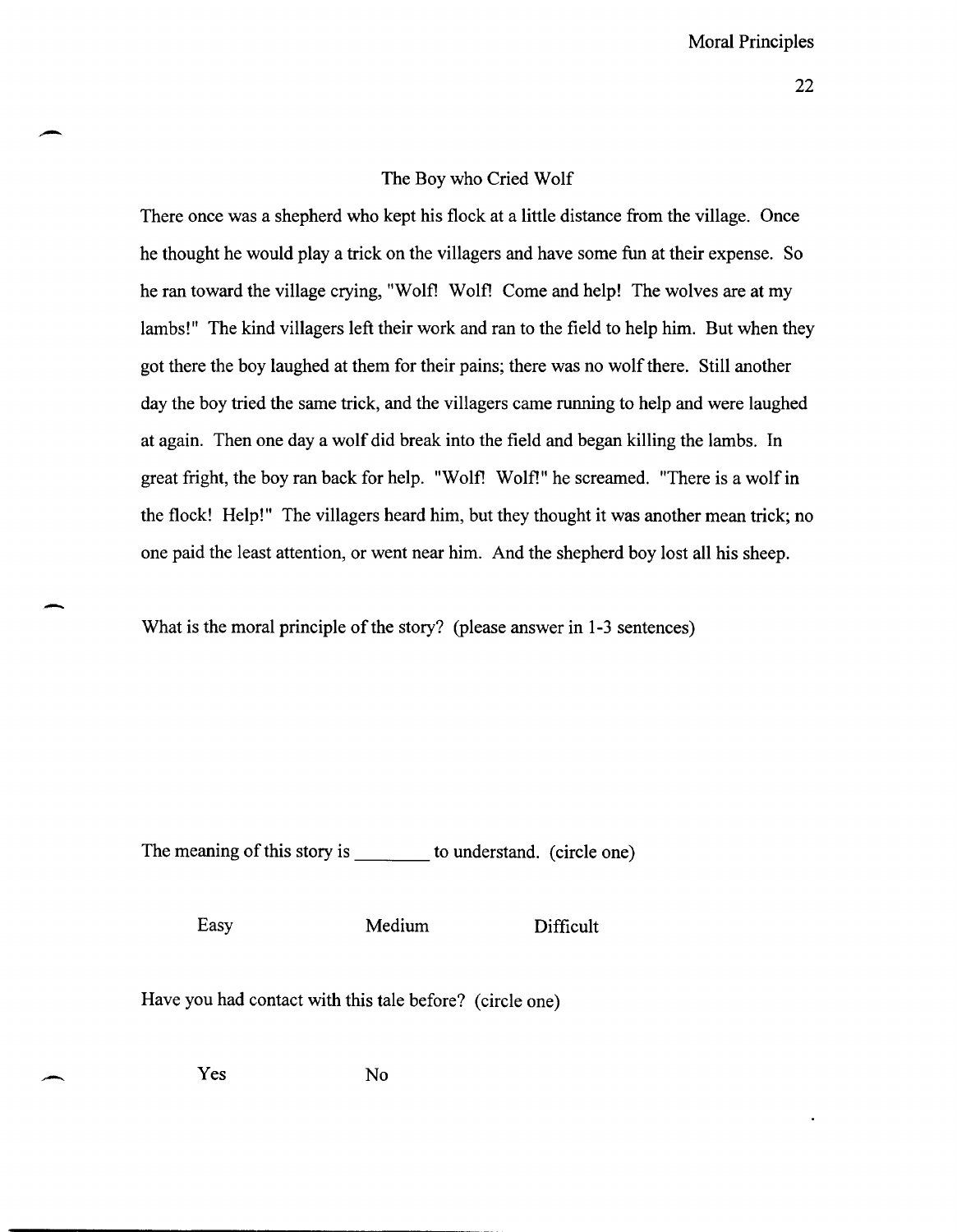## The Ant and the Dove

A dove saw an Ant fall into a brook. The ant struggled in vain to reach the bank, and in pity, the dove dropped a blade of straw close by it. Clinging to the straw like a shipwrecked sailor to a broken spar, the ant floated safely to the shore. Soon after, the ant saw a man getting ready to kill the dove with a stone. But just as he cast the stone, the ant stung him in the heel, so that the pain made him miss his aim, and the startled dove flew to safety in a distant wood.

What is the moral principle of the story? (please answer in 1-3 sentences)

The meaning of this story is to understand. (circle one)

-

 $\overline{\phantom{0}}$ 

Easy Medium Difficult

Have you had contact with this story or tale before? (circle one)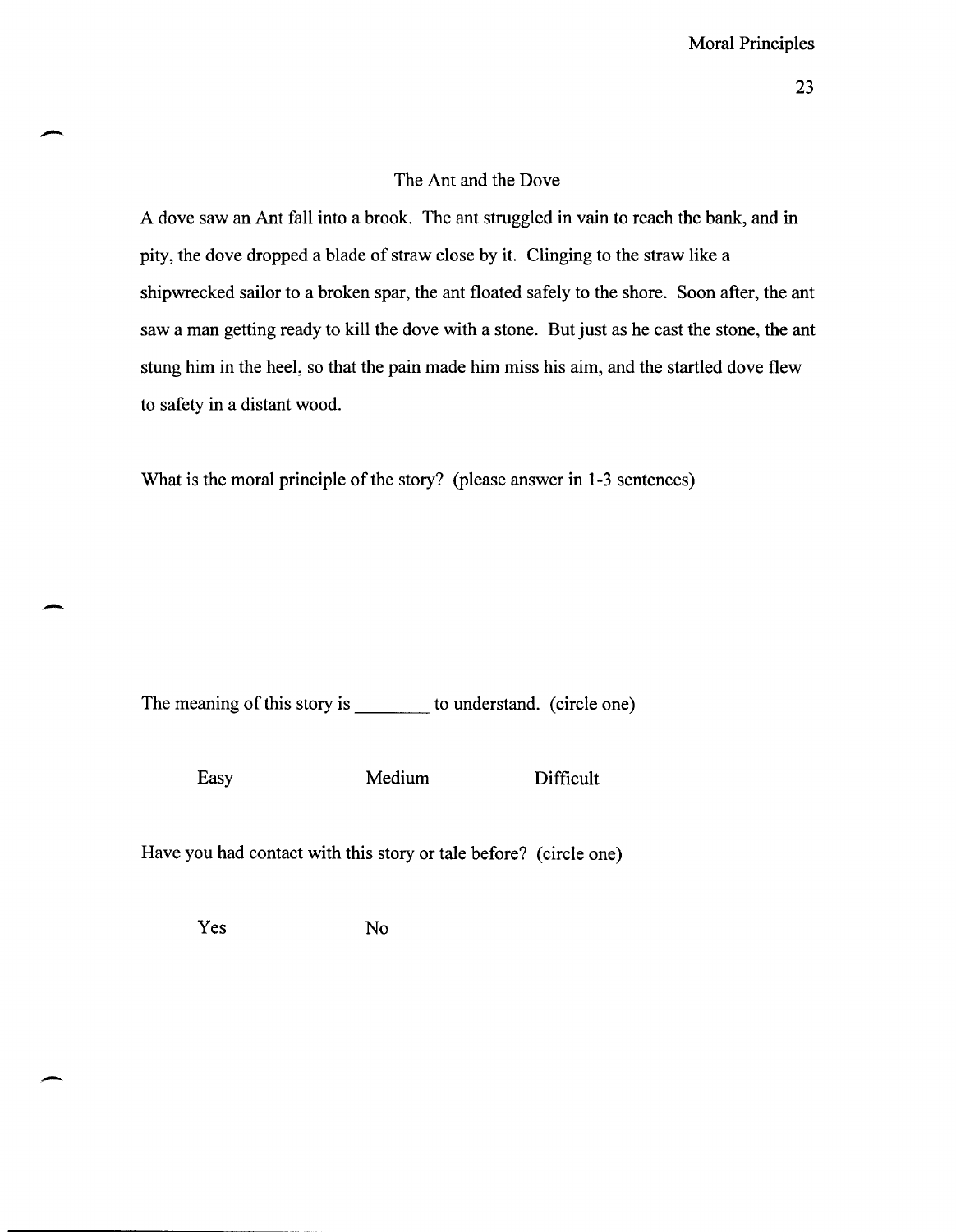## Author Notes

The author wishes to express his thanks to Dr. Patricia Keith-Spiegel Ph.D. of the Department of Psychological Sciences at Ball State University for her contributions and support as the faculty advisor on this project. Thanks also to Dr. Bernard Whitley Ph.D. of the Department of Psychological Sciences at Ball State University for his assistance analyzing the data.

-

-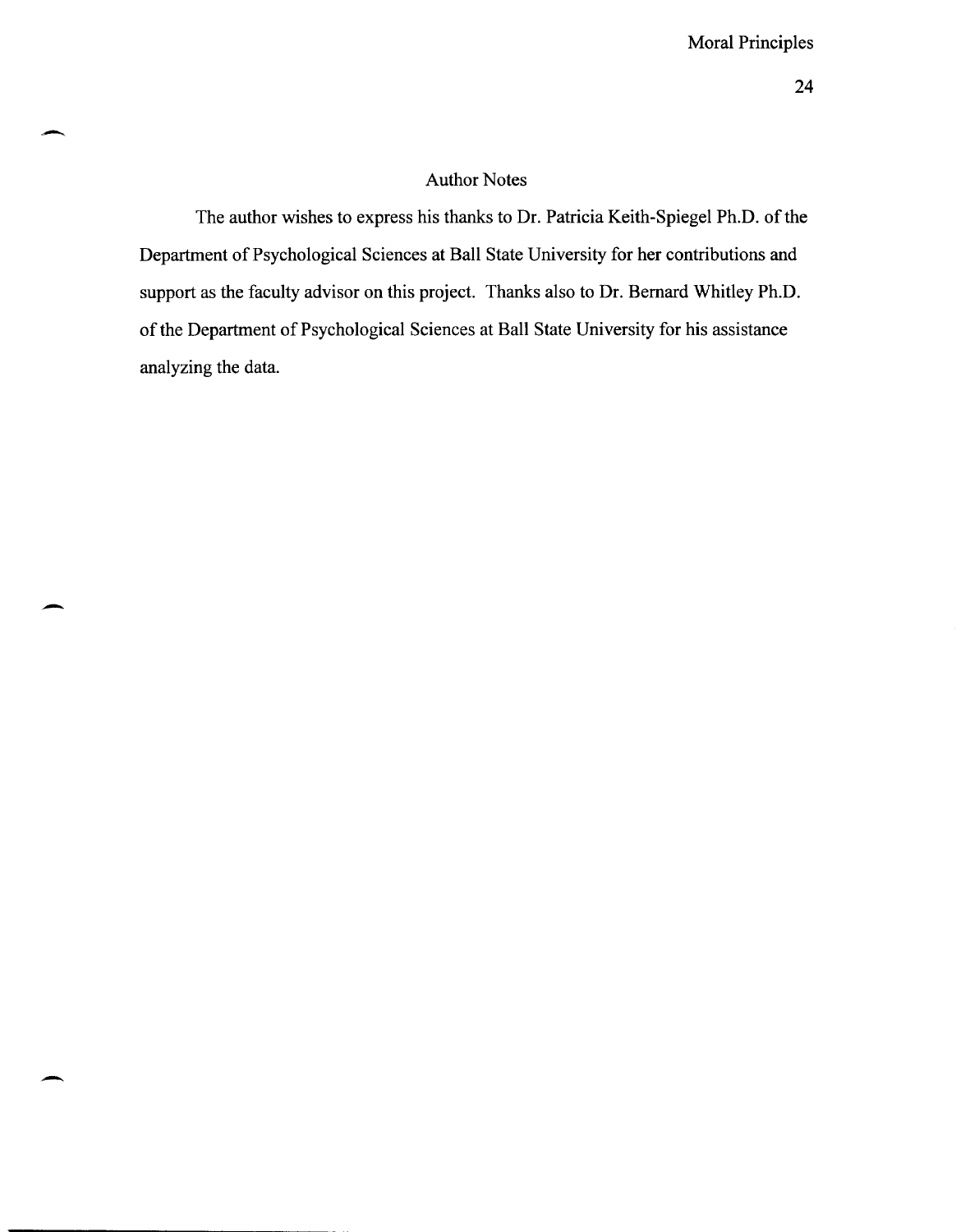## Table 1

-

بتعبير

-

# Mean Ratings of Story Difficulty and Story Familiarity

|           | Familiar | Unfamiliar | X    |  |
|-----------|----------|------------|------|--|
| Difficult | 1.26     | 1.76       | 1.52 |  |
| Easy      | 1.07     | 1.21       | 1.14 |  |
| X         | 1.17     | 1.49       |      |  |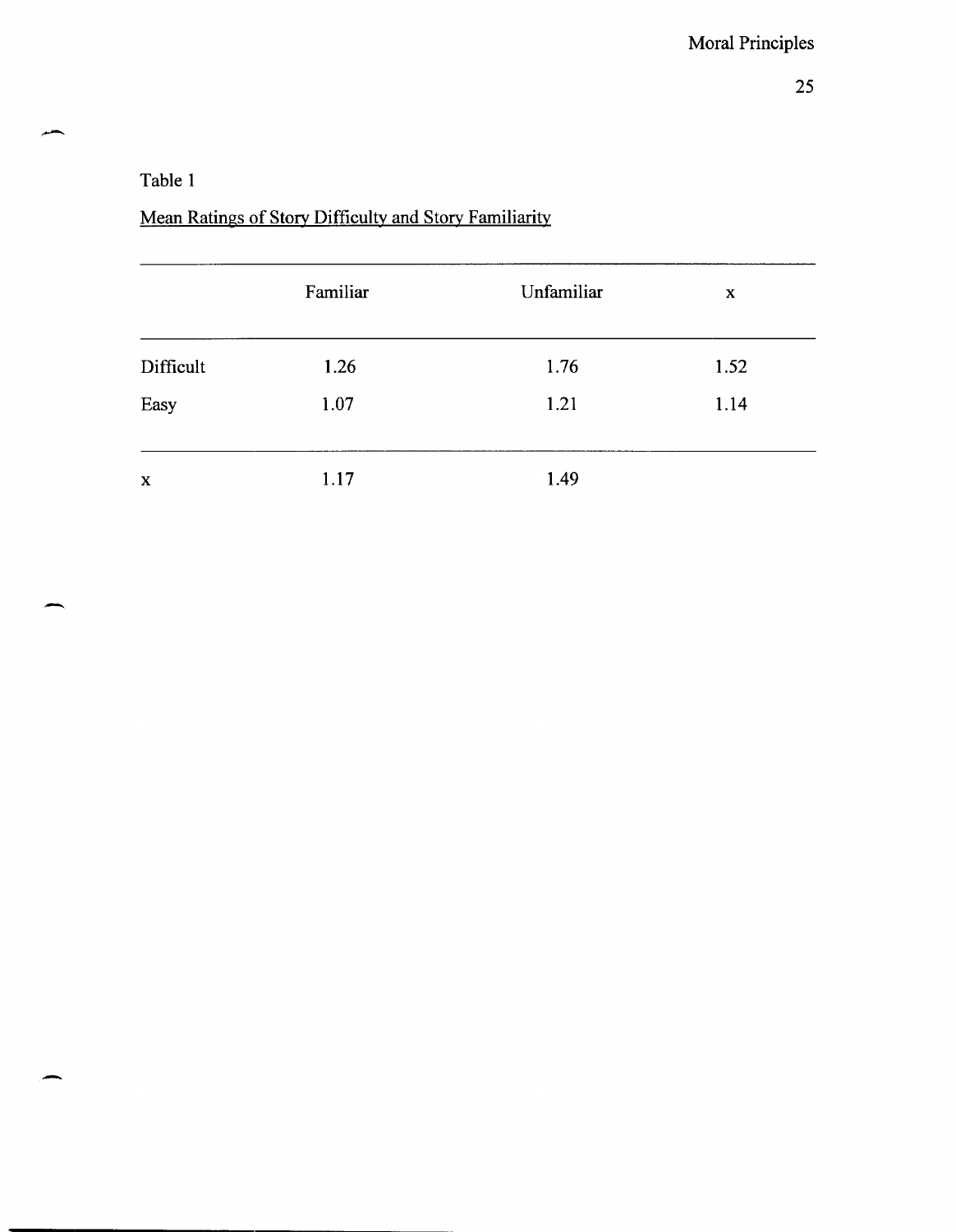| арк<br>⊏ |  |
|----------|--|
|----------|--|

.-

-

Summary of Two-Way ANOVA with Familiarity as the Dependent Variable

| Source                                        | SS    | df           | MS    | $\mathbf F$ | $\mathbf{P}$ |
|-----------------------------------------------|-------|--------------|-------|-------------|--------------|
| Sex(S)                                        | .05   | $\mathbf{1}$ | .05   | $\leq$ 1    |              |
| List(L)                                       | .05   | $\mathbf{1}$ | .05   | $\leq$ 1    |              |
| $S \times L$                                  | .02   | $\mathbf{1}$ | .02   | $\leq$ 1    |              |
| Error                                         | 6.67  | 64           | .10   |             |              |
| Familiarity (F)                               | 44.56 | $\mathbf{1}$ | 44.56 | 418.9       | < .001       |
| $\mathbf S$ x $\mathbf F$                     | .00.  | $\mathbf{1}$ | .00.  | $\leq$ 1    |              |
| $L \times F$                                  | .19   | $\mathbf{1}$ | .19   | 1.78        |              |
| $S \times L \times F$                         | .01   | $\mathbf{1}$ | .01   | $\leq$      |              |
| Error                                         | 6.81  | 64           | .11   |             |              |
| Difficulty (D)                                | .12   | $\mathbf{1}$ | .12   | 1.90        |              |
| $S \times D$                                  | .00.  | $\mathbf{1}$ | .00.  | $\leq$ 1    |              |
| $L \times D$                                  | .23   | $\mathbf{1}$ | .23   | 3.55        |              |
| $S \times L \times D$                         | .02   | $\mathbf{1}$ | .02   | $\leq$ 1    |              |
| Error                                         | 4.12  | 64           | .06   |             |              |
|                                               |       |              |       |             |              |
| $F \times D$                                  | .12   | $\mathbf{1}$ | .12   | 1.90        |              |
| $S \times F \times D$                         | .00.  | $\mathbf{1}$ | .00   | $\leq$ 1    |              |
| ${\bf L}\,{\bf x}\,{\bf F}\,{\bf x}\,{\bf D}$ | .23   | $\mathbf{1}$ | .23   | 3.55        |              |
| $S$ x $L$ x $F$ x $D$                         | .02   | $\mathbf 1$  | .02   | $\leq$      |              |
| Error                                         | 4.12  | 64           | .06   |             |              |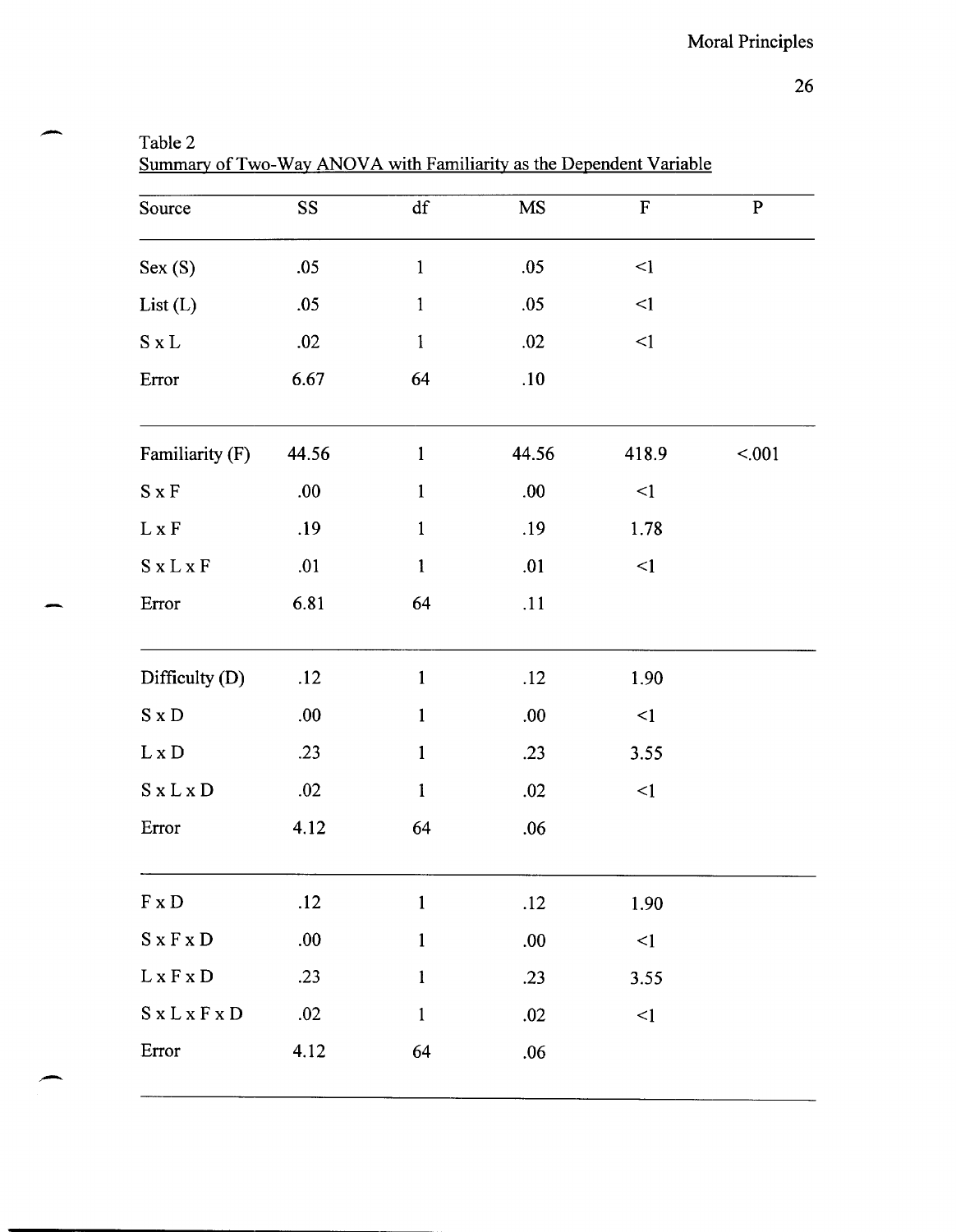| anie |  |
|------|--|
|------|--|

-

-

-

Summary of Two-Way ANOVA with Difficulty as the Dependent Variable

| Source                                        | SS <sub>1</sub> | df           | <b>MS</b> | ${\bf F}$ | ${\bf P}$ |
|-----------------------------------------------|-----------------|--------------|-----------|-----------|-----------|
| Sex(S)                                        | .20             | $\mathbf{1}$ | .20       | $\leq$ 1  |           |
| List(L)                                       | .41             | $\mathbf{1}$ | .41       | 1.28      |           |
| $S \times L$                                  | .10             | $\mathbf{1}$ | .10       | $\leq$ 1  |           |
| Error                                         | 20.42           | 64           | .32       |           |           |
| Familiarity (F)                               | 6.73            | $\mathbf{1}$ | 6.73      | 35.31     | < .001    |
| $S \times F$                                  | .06             | $\mathbf{1}$ | .06       | $\leq$ 1  |           |
| $L \times F$                                  | .01             | $\mathbf{1}$ | .01       | $\leq$ 1  |           |
| $S \times L \times F$                         | .19             | $\mathbf{1}$ | .19       | 1.00      |           |
| Error                                         | 12.20           | 64           | .19       |           |           |
| Difficulty (D)                                | 9.40            | $\mathbf{1}$ | 9.40      | 53.80     | < 001     |
| $S \times D$                                  | .07             | $\mathbf{1}$ | .07       | $\leq$    |           |
| $L \times D$                                  | 1.15            | $\mathbf{1}$ | 1.15      | 6.54      |           |
| $S \times L \times D$                         | .20             | $\mathbf{1}$ | .20       | 1.14      |           |
| Error                                         | 11.29           | 64           | .18       |           |           |
| $F \times D$                                  | 2.30            | $\mathbf{1}$ | 2.30      | 11.47     | .001      |
| $S \times F \times D$                         | .02             | $\mathbf{1}$ | .02       | $\leq$ 1  |           |
| ${\bf L}\,{\bf x}\,{\bf F}\,{\bf x}\,{\bf D}$ | .05             | $\mathbf{1}$ | .05       | $\leq$ 1  |           |
| $S \times L \times F \times D$                | .03             | $\mathbf{1}$ | .03       | $\leq$ 1  |           |
| Error                                         | 12.85           | 64           | .20       |           |           |
|                                               |                 |              |           |           |           |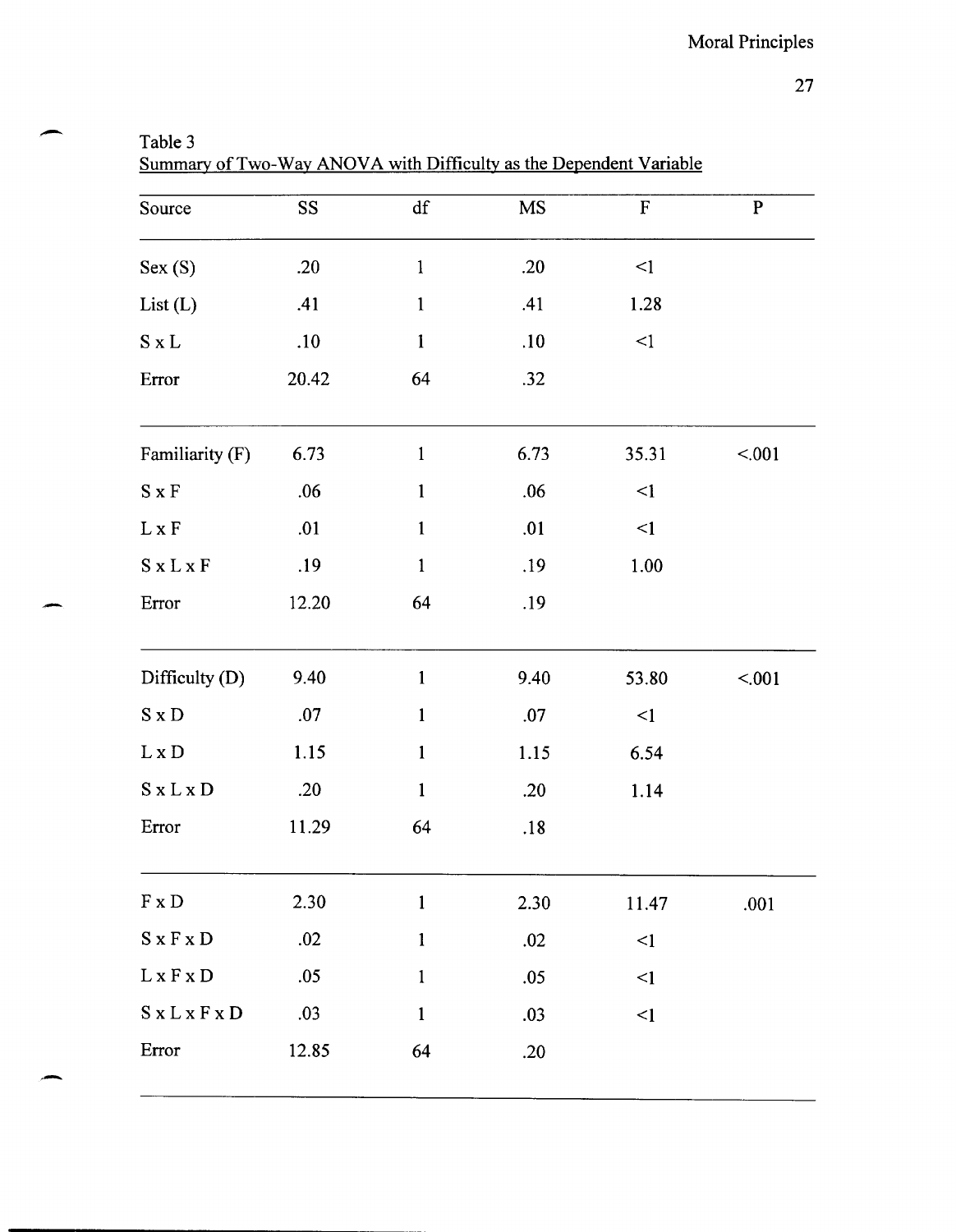| able |  |
|------|--|
|------|--|

--

-

Summary of Two-Way ANOVA with Moral Identification as the Dependent Variable

| Source                               | <b>SS</b> | $\mathrm{d}\mathbf{f}$ | $\overline{\rm MS}$ | $\mathbf F$ | ${\bf P}$ |
|--------------------------------------|-----------|------------------------|---------------------|-------------|-----------|
| Sex(S)                               | .07       | $\mathbf{1}$           | .07                 | $\leq$ 1    |           |
| List(L)                              | 2.41      | $\mathbf{1}$           | 2.41                | 12.17       | .001      |
| $S \times L$                         | .05       | $\mathbf{1}$           | .05                 | $\leq$      |           |
| Error                                | 12.67     | 64                     | .20                 |             |           |
| Familiarity (F)                      | 6.66      | $\mathbf{1}$           | 6.66                | 32.88       | < .001    |
| $S \times F$                         | .54       | $\mathbf{1}$           | .54                 | 2.65        |           |
| $L \times F$                         | .02       | $\mathbf{1}$           | .02                 | $\leq$ 1    |           |
| $S \times L \times F$                | .48       | $\mathbf{1}$           | .48                 | 2.36        |           |
| Error                                | 12.96     | 64                     | .20                 |             |           |
| Difficulty (D)                       | .08       | $\mathbf{1}$           | .08                 | $\leq$ 1    |           |
| $S \times D$                         | .00       | $\mathbf{1}$           | .00.                | $\leq$ 1    |           |
| $L \times D$                         | .63       | $\mathbf{1}$           | .63                 | 3.46        |           |
| $S \times L \times D$                | .32       | $\mathbf{1}$           | .32                 | 1.76        |           |
| Error                                | 11.72     | 64                     | .18                 |             |           |
| $\mathbf{F}\,\mathbf{x}\,\mathbf{D}$ | .03       | $\mathbf{1}$           | .03                 | $\leq$ 1    |           |
| $S \times F \times D$                | .04       | $\mathbf{1}$           | .04                 | $\leq$      |           |
| $L \times F \times D$                | .82       | $\mathbf{1}$           | .82                 | 5.89        | .02       |
| $S \times L \times F \times D$       | .00.      | $\mathbf 1$            | .00                 | $\leq$ 1    |           |
| Error                                | 8.86      | 64                     | .14                 |             |           |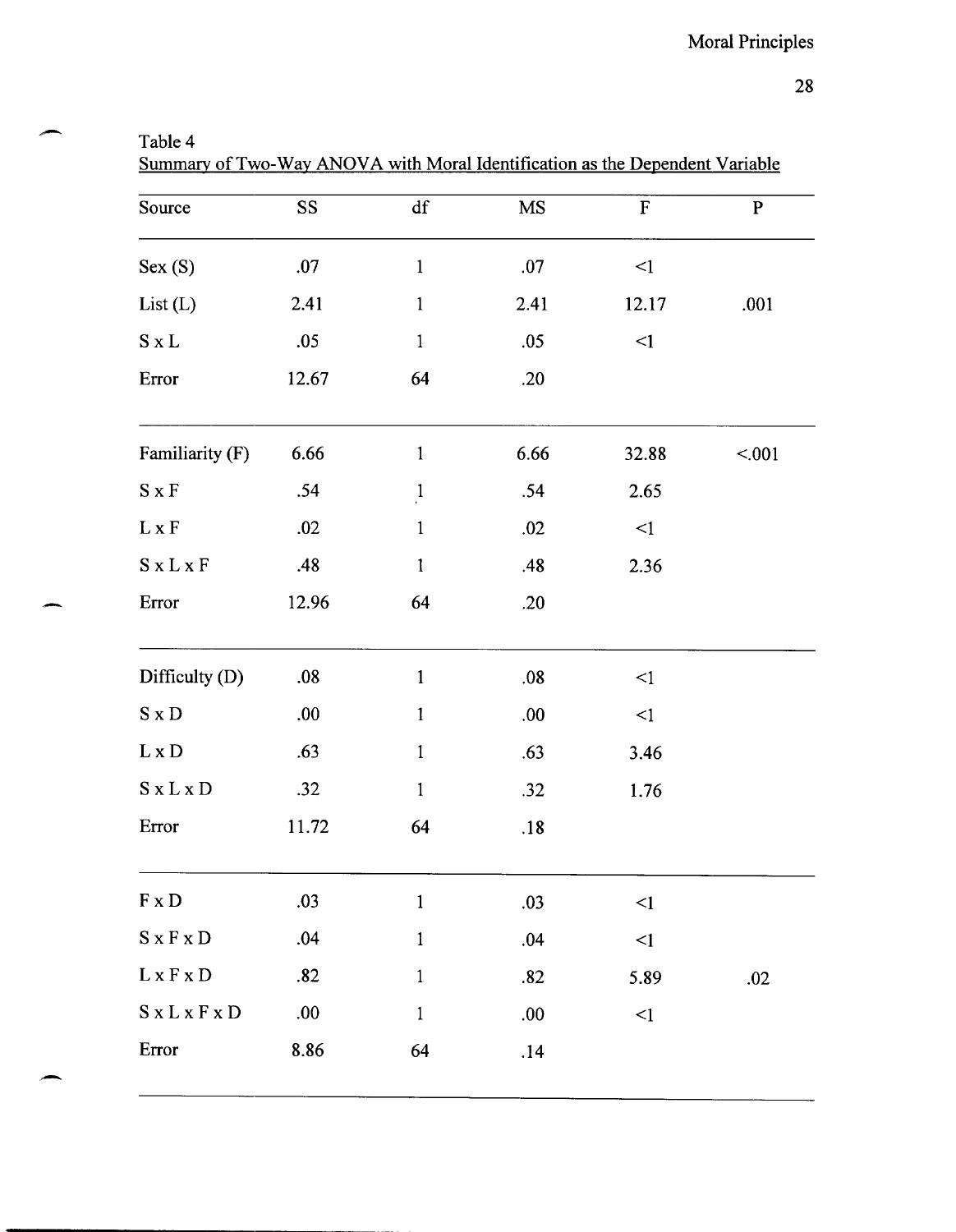## Figure Caption

Figure 1. Percentage of students identifying the moral principle as a function of story difficulty, story familiarity, and moral definition manipulation.

-

 $\ddot{\phantom{0}}$